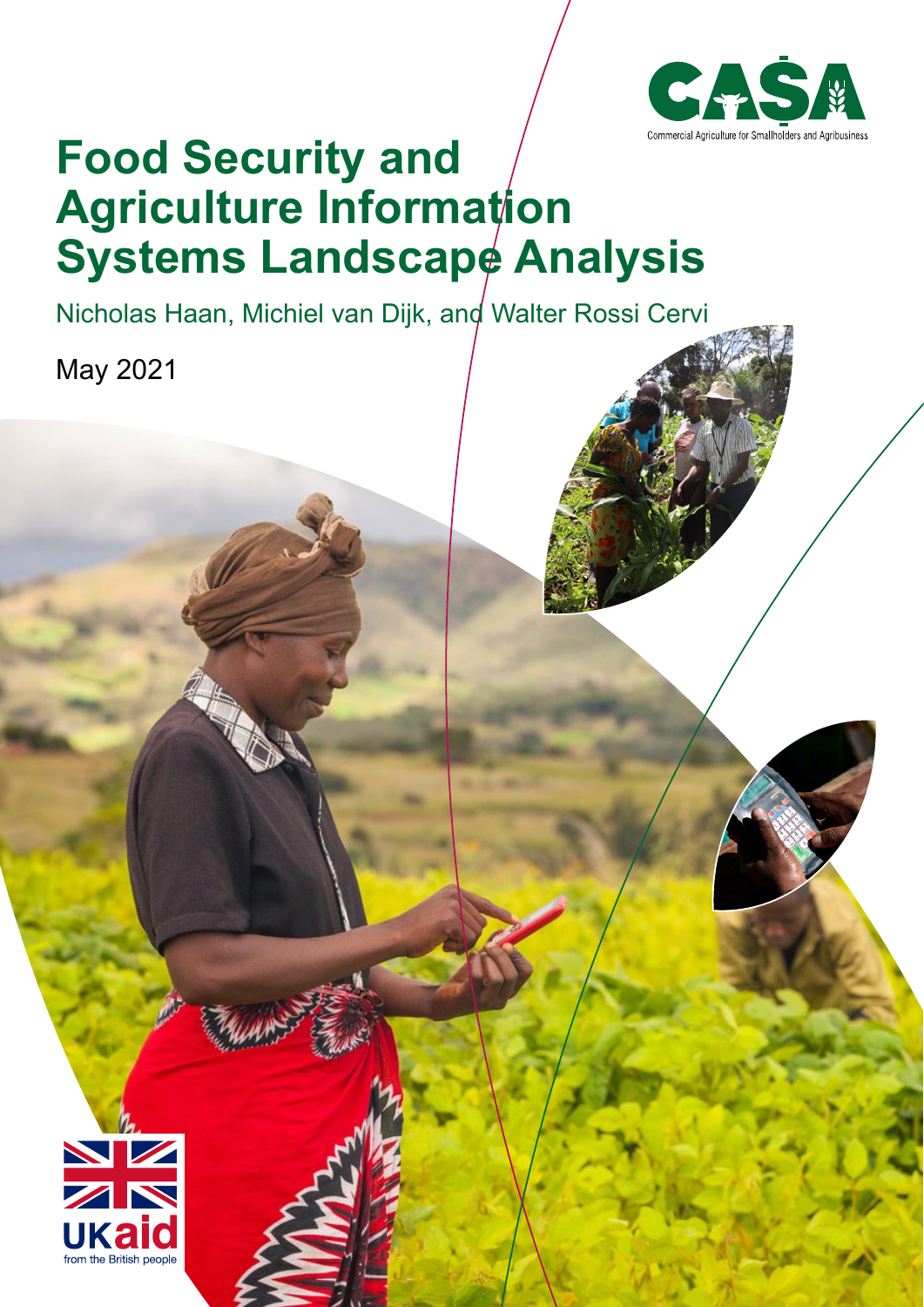

#### **Acknowledgements**

We would like to express our gratitude to Iris Krebber, Aine McGowan, Alvaro Valverde, Mathias Hague, Tomaso Ceccarelli and Hendrik Boogaard and reviewers from the Foreign, Commonwealth & Development Office (FCDO) agriculture and food security development policy, agriculture research and humanitarian divisions for input and comments on earlier drafts. This report was funded through a grant from FCDO and CABI. The findings, interpretations, and conclusions expressed in this paper report are entirely those of the authors.

Corresponding author: nickjhaan@gmail.com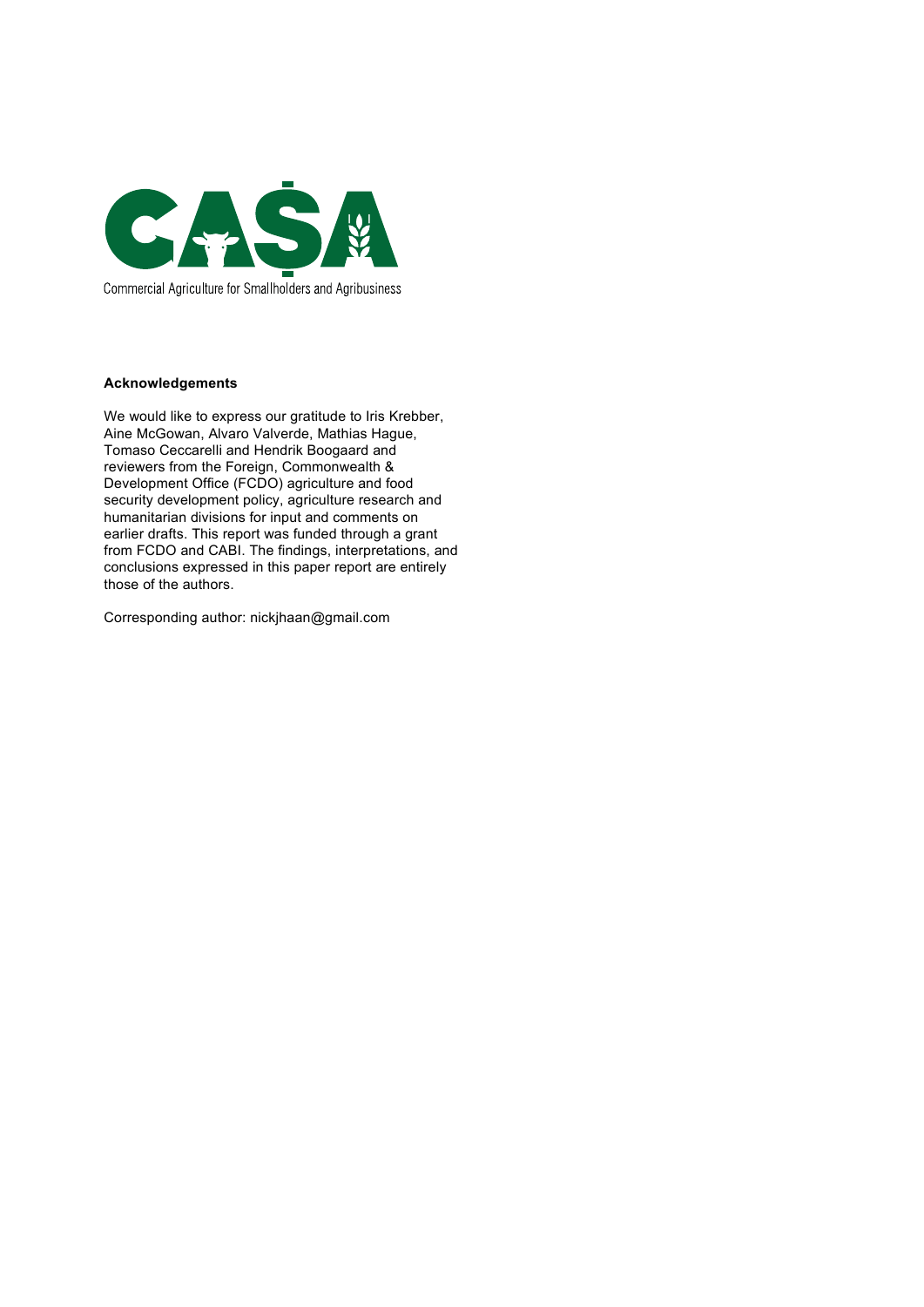# <span id="page-2-0"></span>**Executive Summary**

This report presents a high-level landscape analysis of global food security and agriculture information systems. The objective is to analyze the current state of affairs with regards to the leading systems, their functions, gaps, overlaps, and opportunities for improvement.

The study reviewed 26 different global food security and agriculture information systems, with a close examination of their effectiveness and efficiencies in ensuring that core food security information is available to decision makers for any country of concern in near real time. The study closely examined the linkages between agriculture and food security information systems to determine the degree to which agriculture systems are adequately informing food security analysis, and, conversely, the degree to which food security systems are informing development-oriented interventions for agriculture.

A detailed analysis of existing agriculture and food security information systems was conducted to identify best practices, overlaps and gaps in the current state of affairs. The study also provided characteristics of model food security and agriculture systems.

The analysis shows that the landscape of agricultural and food security systems is complex, consisting of a combination of both as well as several comprehensive systems that address both domains. About half of the systems provided primary information that comes from original sources, while the remainder were information aggregators, which combine and visualize information from multiple other (primary) data providers.

The analysis indicated that many of the selected systems present overlapping information services. Examples were overlap in the collection and monitoring of global, national and local food price data, crop monitoring systems and related bulletins and reports, and duplicative and oftentimes conflicting numbers on the severity and magnitude of acute food insecurity situations.

At the same time, the analysis also identified several gaps in information services when compared to what is needed to create an ideal agricultural and food security monitoring system. A critical gap was the lack of any systems that monitor livestock and fishery conditions, which are key components of the diet in many countries. Another gap was the imperfect geographical coverage of local price monitoring and agricultural market systems. For food security analysis critical gaps existed in the geographic coverage to include all countries of concern; and to make linkages between acute and chronic food insecurity to inform both humanitarian and development-oriented interventions.

The study identified opportunities to make better use of global information systems by linking them up more explicitly to share data, bring models together, and conduct joint analysis. This is not about 'reinventing the wheel', rather it's about rationalizing existing expertise and investments. Emerging opportunities include:

*Opportunity 1: Establish inter agency networks and collaborations*

*Opportunity 2: Shift from agency-owned silos to a global public good*

*Opportunity 3: Increase the use of advanced analytical approaches and technologies*

*Opportunity 4: Link better with regional and national systems* 

*Opportunity 5: Address critical data weaknesses*

*Opportunity 6: Make better linkages between chronic and acute food insecurity*

*Opportunity 7: Rationalize donor financing of information systems to be more strategic*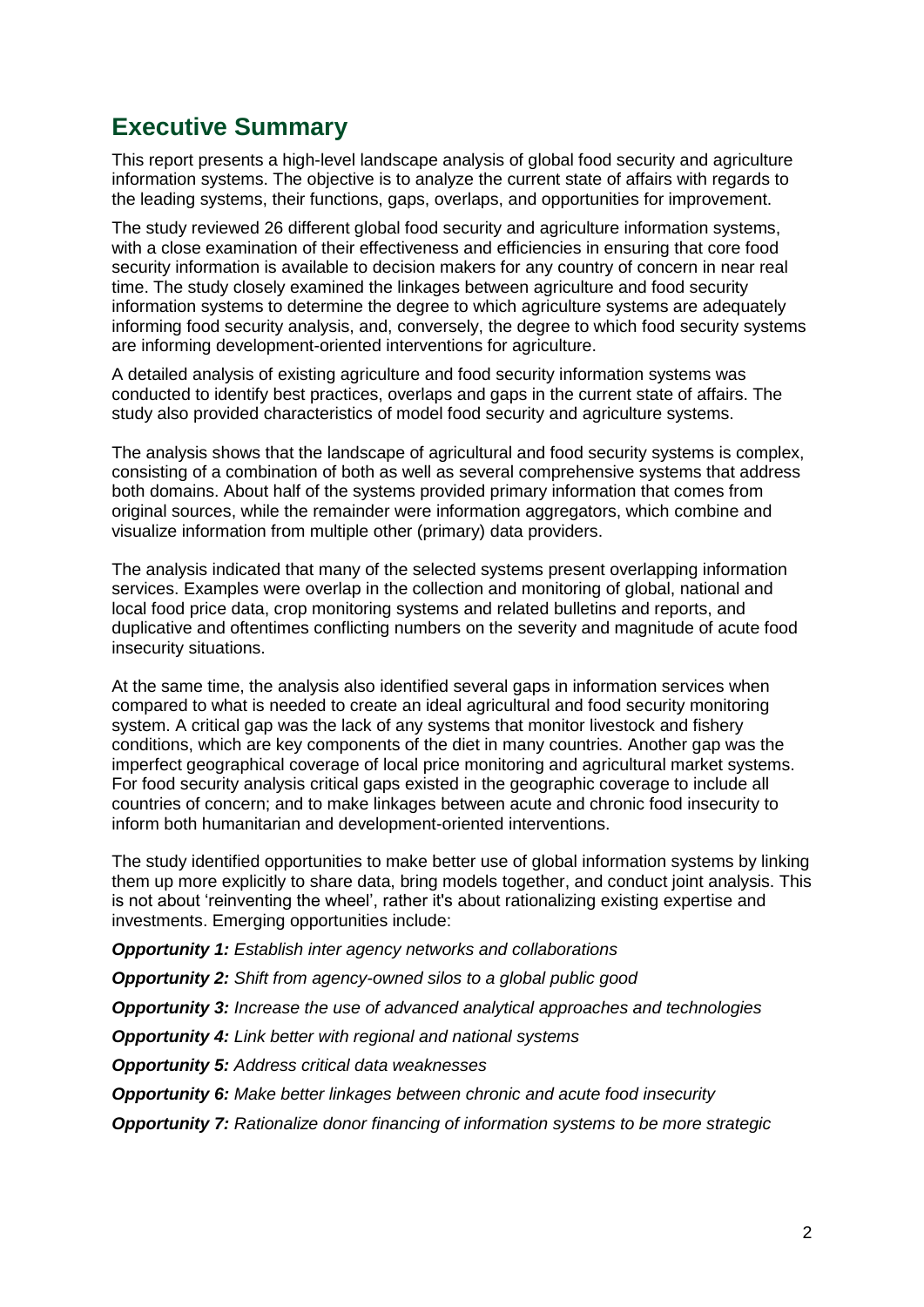The study concludes with the following key recommendations for consideration by global funders of agriculture and food security information systems:

**Recommendation #1:** Develop a common vision for a global public good that can deliver core and essential information required to achieve SDG 2.

**Recommendation #2:** Rationalize donor financing for agriculture and food security information systems to be more strategic, sustained, efficient, and effective towards creating a global public good that can deliver core and essential information. And conversely, it is recommended that donors stop financing systems in an ad hoc and fragmented manner, which creates redundancies, inefficiencies, and critical information gaps.

**Recommendation #3:** Leverage the influence of the international donor community to lobby for a global institutional mandate and structure for a public good (such as the SDG custodial model) that can provide core and essential agriculture and food security information.

**Recommendation #4**: Leverage donor influence with agencies implementing information systems to commit to data sharing and interoperability, and in particular to link to existing platforms that are already integrating information from various systems to provide a single trusted source of food security and agriculture analysis (e.g., AMIS, GEOGLAM and IPC).

**Recommendation #5:** Commission a study that conducts a critical evaluation of the costs and benefits of the existing systems, eventually resulting in the selection and support of a limited number of specialized and integrated systems.

**Recommendation #6:** Finance efforts to develop systems and analyze not just acute food insecurity, but chronic food insecurity as well; and to make stronger linkages between acute crises and their underlying/structural causes which can inform development-oriented interventions in agriculture, policy, and economic growth.

**Recommendation #7.** Finance efforts to provide critical data gaps, in particular nutrition/mortality data with SMART surveys, and conflict analysis.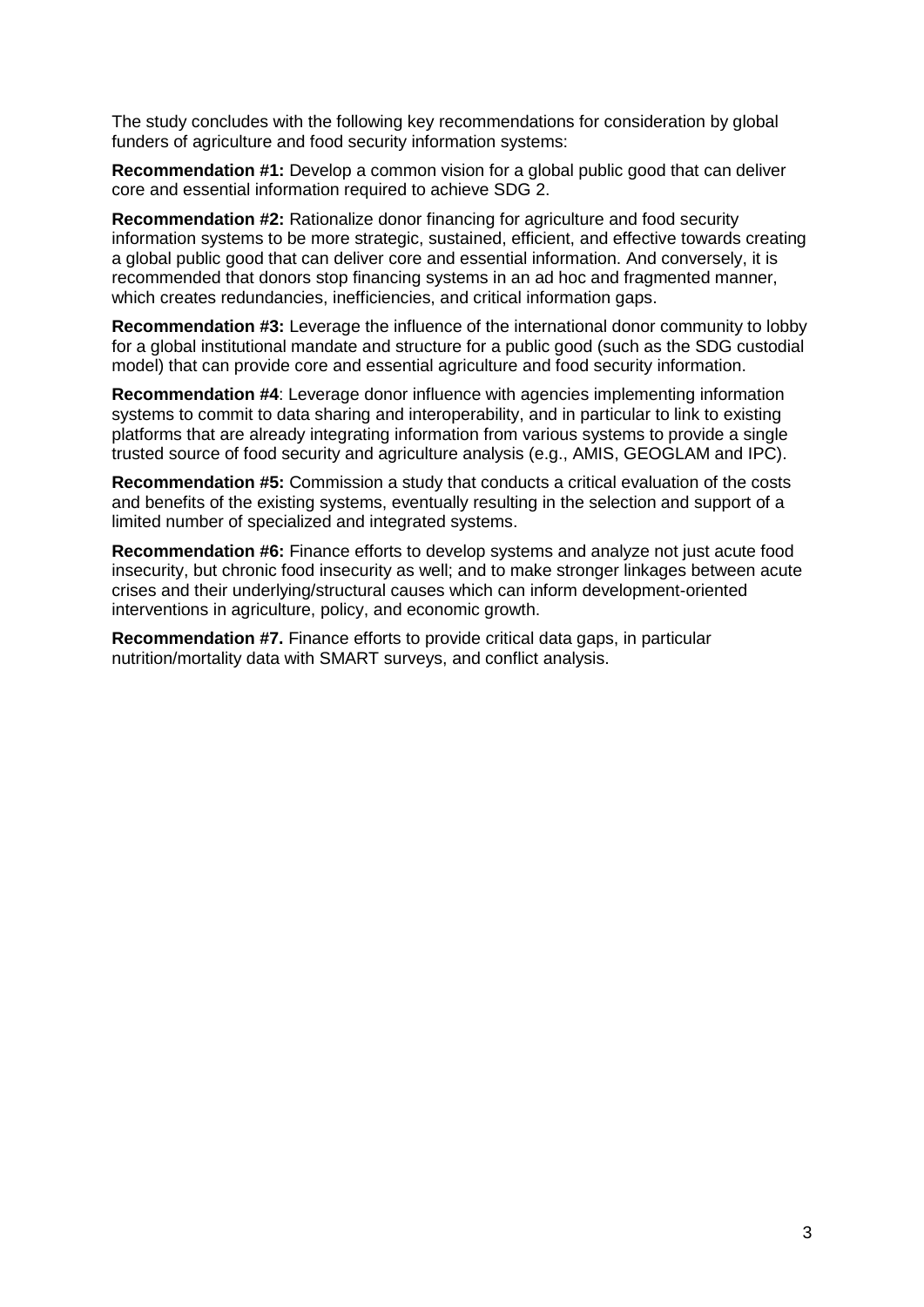### **Contents**

| 4. Characteristics of Optimal/Model Food Security and Agriculture Monitoring Systems  20 |  |
|------------------------------------------------------------------------------------------|--|
|                                                                                          |  |
|                                                                                          |  |
|                                                                                          |  |
|                                                                                          |  |
|                                                                                          |  |
|                                                                                          |  |

### **Tables**

# **Figures**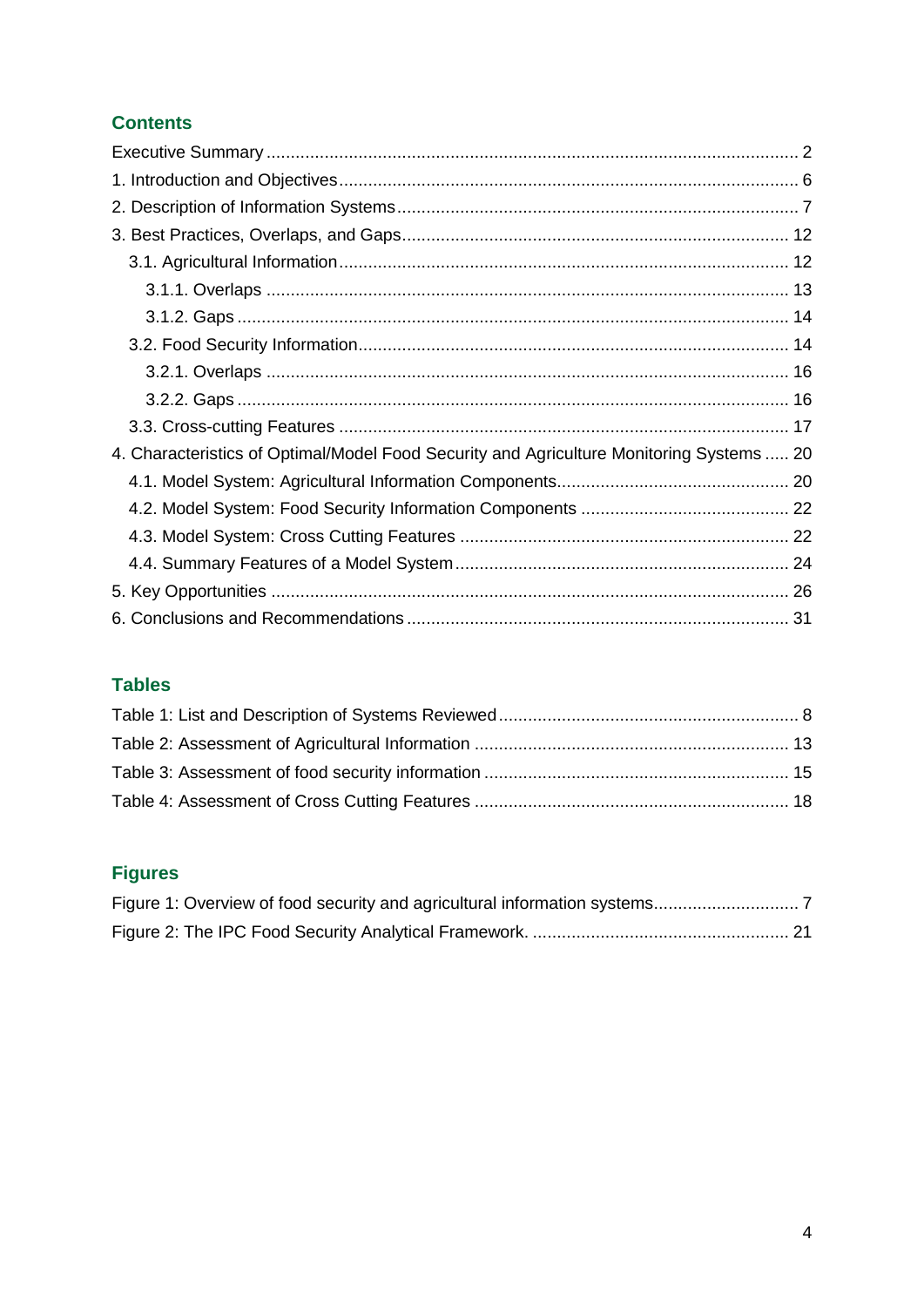### **Acronyms**

- AI Artificial intelligence
- API Application Programming Interface
- ACAPS The Assessment Capacities Project (but no longer used)
- AMIS Agricultural Market Information System
- ASAP Anomaly Hotspots of Agricultural Production
- DataM-CD Data portal of agro-economics Modelling Country Dashboards
- DHS Demographic and Health Surveys
- FAM Famine Action Mechanism
- FAS Foreign Agricultural Service
- FEWS NET Famine Early Warning Systems Network
- FIES Food Insecurity Experience Scale
- FSD Food Systems Dashboard
- FSIN Food Security Information Network
- FSMS Food Security Monitoring Systems
- FSP Food Security Portal
- GEOGLAM Group on Earth Observations Agricultural Monitoring
- GFSI Global Food Security Index
- GIEWS Global Information and Early Warning System
- GUI Graphical User Interface
- HiH Hand-In-Hand Geospatial Platform
- IPC Integrated Food Security Phase Classification
- LSMS-ISA Living Standards Measurement Study Integrated Surveys on Agriculture
- MICS Multiple Indicator Cluster Surveys
- OCHA Office for the Coordination of Humanitarian Affairs
- VAM Vulnerability Analysis and Mapping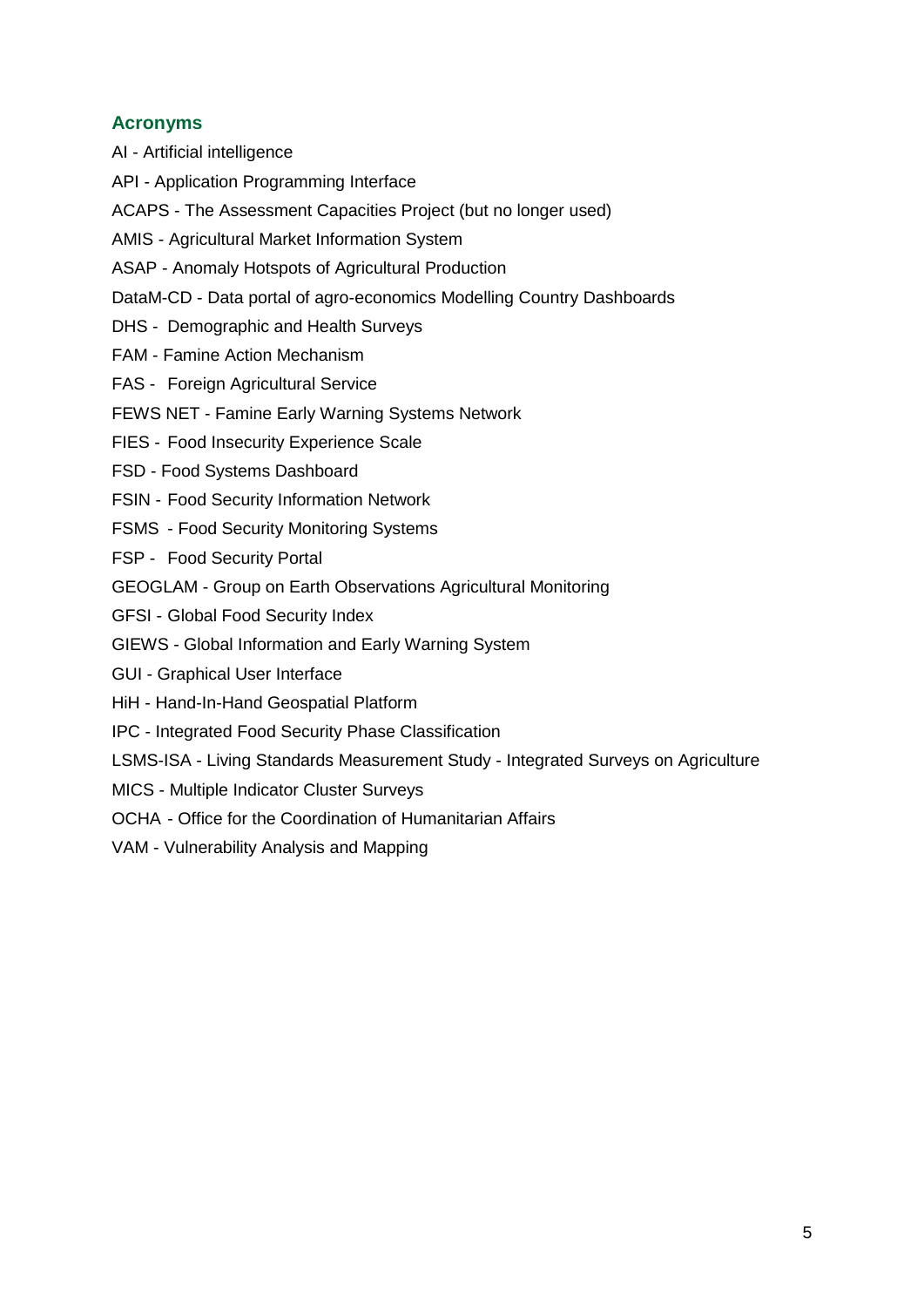# <span id="page-6-0"></span>**1. Introduction and Objectives**

-

This report presents a high-level landscape analysis of global food security and agriculture information systems. The objective is to analyze the current state of affairs with regards to the leading systems, their functions, gaps, overlaps, and opportunities for improvement.

The overall goal of the study is to ensure that decision makers at all levels have the essential and core information needed in order to address rising levels of both acute and chronic food insecurity<sup>1</sup> through both humanitarian and development-oriented interventions. In order to achieve the SDG 2 goal of ending hunger it is vital to have well-functioning and integrated global food security and agriculture information systems with global coverage and frequent updates on the world's most vulnerable people.

The analytical approach and structure of the study includes:

- **Section 2:** Identification of food security and agriculture systems for review, which was based on input from key stakeholders and the authors judgement on which systems are well known and/or figure prominently in global decision making. Many of these systems overlap and provide valuable information on both topics, making it a challenge to clearly delineate some systems as being exclusively food security or agriculture systems.
- **Section 3:** Analysis of current best practices, overlaps, and gaps in food security and agriculture information needed to inform strategic decision making for both humanitarian and development-oriented interventions. The authors based this analysis on publicly available information plus their expert judgement to compare and contrast the various systems.
- **Section 4:** Presentation of optimal/model characteristics of food security and agriculture information systems that would best serve the needs of decision makers for both humanitarian and development-oriented interventions.
- **Section 5**: Identification of key opportunities for improving the current state of global food security and agriculture information systems.
- **Section 6**: Identification of key recommendations for actions for global decision makers to improve the efficiency and effectiveness of food security and agriculture information systems.

<sup>1</sup> The concepts of acute and chronic food insecurity are highly related, and yet distinct. The authors define them as follows: Acute food insecurity is evident when there are very severe levels of food insecurity with high levels of acute malnutrition and with **immediate risks to lives and livelihoods**. From a temporal perspective, acute food insecurity can either be persistent/ongoing, periodic/regular, or episodic and based on an acute event. Chronic food insecurity is evident when there are ongoing deficiencies in dietary intake which is evident with nutrient micro deficiencies and stunting rates, and with **long term effects on health and livelihoods**. Chronic food insecurity has structural/developmental causes, and also puts populations at greater vulnerability to shocks and thus risk of acute food insecurity. A population can be: chronic and not acute; acute and not chronic; or both acute and chronic simultaneously. It is imperative to understand these differences so as to inform strategic interventions, and the linkages between humanitarian and development-oriented actions.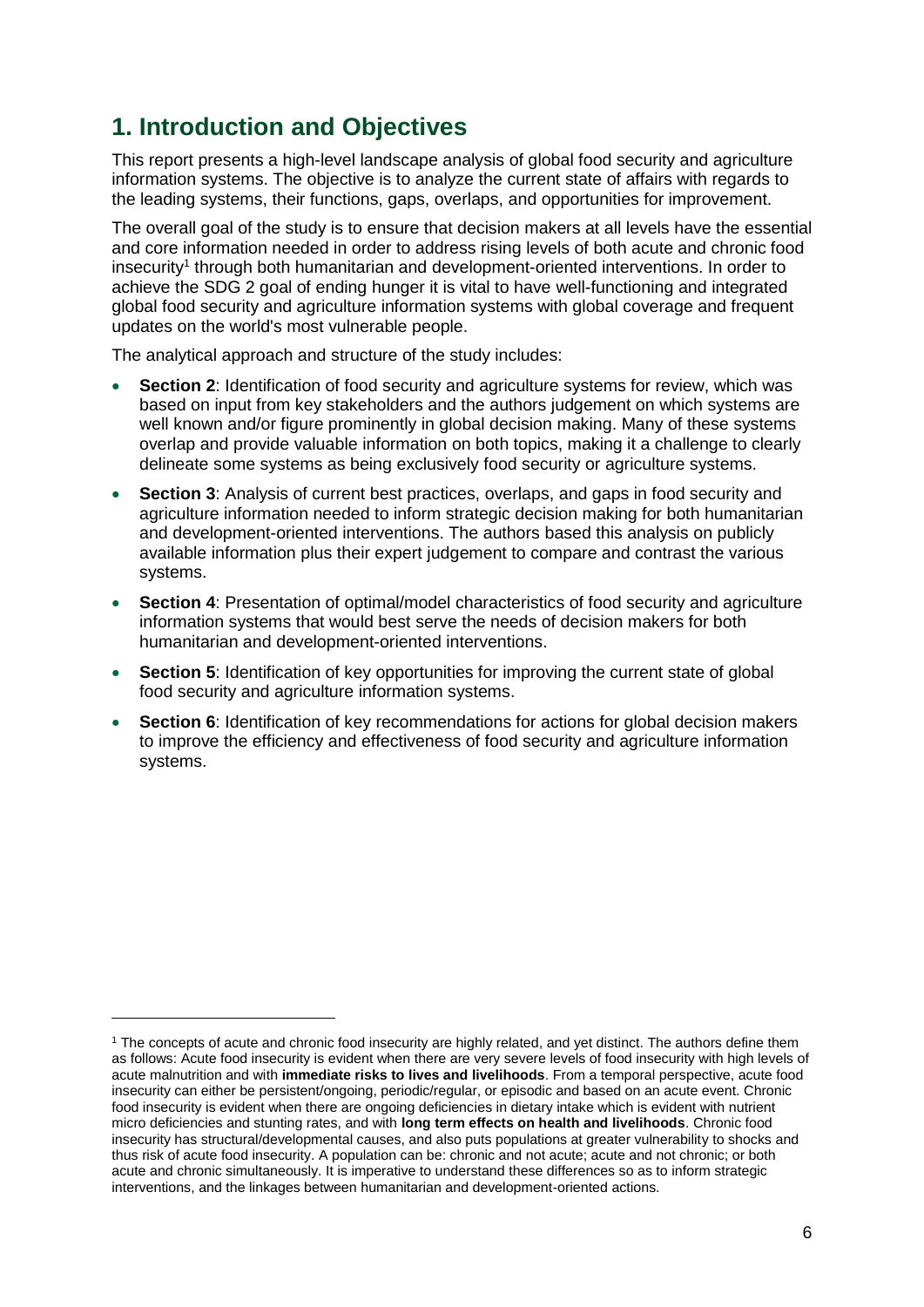# <span id="page-7-0"></span>**2. Description of Information Systems**

The study selected 26 information systems and databases that provide information on food security and/or agricultural market and crop information that can be used as in input in food security assessments and warning systems (Table 1). For completeness, two systems are included (FAM/Artemis and CountryStat) that no longer seem updated but contain useful information and insights into the current state of food security analysis. Two systems are operated by inter-agency collaborations (AMIS and GEOGLAM), two by knowledge institutes (FSD and CropWatch), one by a company (GFSI), three by national governments (FEWS NET, FAS, and DHS) and the remaining 18 by international institutions.

[Figure 1](#page-7-1) presents an overview of the systems juxtaposing the type of information: oriented towards agricultural information, food security information or a mixture, and the frequency of information: real-time, infrequent (i.e. less frequent than annual) and anything in between. In addition, it shows the number of countries that are covered as well as if the systems provide (at least partly) primary information (i.e. raw data that comes from the original source) or only secondary information (i.e. data that is taken from other information systems).



<span id="page-7-1"></span>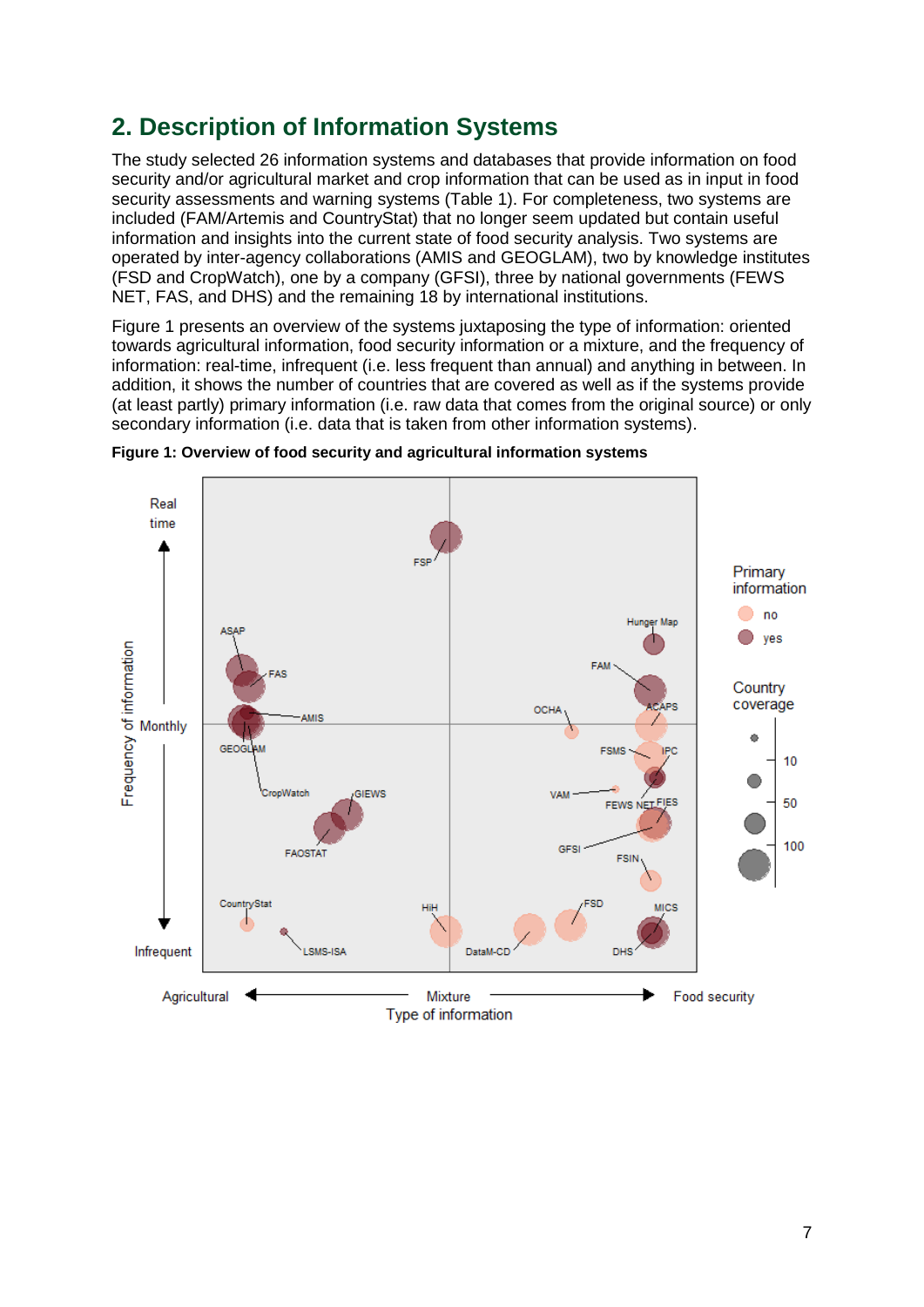### **Table 1: List and Description of Systems Reviewed**

<span id="page-8-0"></span>

| <b>Name</b>                                                                                                    | <b>Organization</b>           | <b>Description</b>                                                                                                                                                                                                                                                                                                                                                                                                                                               | <b>Website</b>                                                                                 |
|----------------------------------------------------------------------------------------------------------------|-------------------------------|------------------------------------------------------------------------------------------------------------------------------------------------------------------------------------------------------------------------------------------------------------------------------------------------------------------------------------------------------------------------------------------------------------------------------------------------------------------|------------------------------------------------------------------------------------------------|
| <b>Food Security</b><br><b>Information Network</b><br>(FSIN) - Global<br>Network Against Food<br><b>Crises</b> | FAO and multi<br>partners     | FSIN is a technical platform for exchanging expertise and best practices on food<br>security and nutrition analysis. It promotes independent and consensus-based<br>information and highlights critical data gaps.                                                                                                                                                                                                                                               | https://www.fsinplatform.org/                                                                  |
| <b>Integrated Food</b><br><b>Security Phase</b><br>Classification (IPC)                                        | FAO and 15 Global<br>Partners | The IPC provides decision-makers with core estimates of severity and magnitude of<br>acute and chronic food insecurity and malnutrition using evidence and consensus-<br>based analysis to inform emergency responses as well as medium- and long-term<br>policy and programming.                                                                                                                                                                                | www.ipcinfo.org                                                                                |
| Hunger Map                                                                                                     | <b>WFP</b>                    | Near real-time monitoring of food security situations in more than 90 countries to<br>inform WFP planning and resourcing.                                                                                                                                                                                                                                                                                                                                        | https://hungermap.wfp.org/                                                                     |
| <b>Food Security</b><br><b>Monitoring Systems</b><br>(FSMS)                                                    | FAO, WFP, GFSC                | The objective is to have light but comprehensive nationally - led monitoring systems<br>that rapidly inform decision-makers of the trends in food and nutrition security and flag<br>deteriorating situations.                                                                                                                                                                                                                                                   | https://www.wfp.org/publicati<br>ons/monitoring-food-<br>security-technical-guidance-<br>sheet |
| <b>Vulnerability Analysis</b><br>and Mapping (VAM)                                                             | <b>WFP</b>                    | To provide vulnerability data for food security analysis and in form WFP planning and<br>resourcing                                                                                                                                                                                                                                                                                                                                                              | https://dataviz.vam.wfp.org/                                                                   |
| <b>Famine Early</b><br><b>Warning Systems</b><br>Network (FEWS NET)                                            | <b>USAID</b>                  | FEWS NET provides unbiased, evidence-based analysis to governments and relief<br>agencies who plan for and respond to humanitarian crises. FEWS NET analyses<br>support resilience and development programming as well.                                                                                                                                                                                                                                          | https://fews.net/                                                                              |
| <b>Famine Action</b><br>Mechanism/ARTEMIS<br>(FAM)                                                             | <b>World Bank</b>             | The Famine Action Mechanism (FAM) is a global partnership dedicated to scaling up<br>anticipatory and early action to protect lives and livelihoods from emerging food<br>security crises. The specific food security monitoring component called ARTEMIS has<br>been an effort to use artificial intelligence to forecast food insecurity. To date,<br>however, that effort has not yet produced results that are reliable enough to inform<br>decision making. | https://www.worldbank.org/e<br>n/programs/famine-early-<br>action-mechanism                    |
| Food Insecurity<br><b>Experience Scale</b><br>(FIES)                                                           | <b>FAO</b>                    | The FIES is an experience-based metric of food insecurity severity, and is derived<br>from household surveys.                                                                                                                                                                                                                                                                                                                                                    | http://www.fao.org/in-<br>action/voices-of-the-<br>hungry/fies/en/                             |
| <b>Global Food Security</b><br>Index (GFSI)                                                                    | The Economist                 | The Global Food Security Index (GFSI) considers the issues of food affordability,<br>availability, quality and safety, and natural resources and resilience across a set of<br>113 countries. The index is a dynamic quantitative and qualitative benchmarking                                                                                                                                                                                                   | https://foodsecurityindex.eiu.<br>com/                                                         |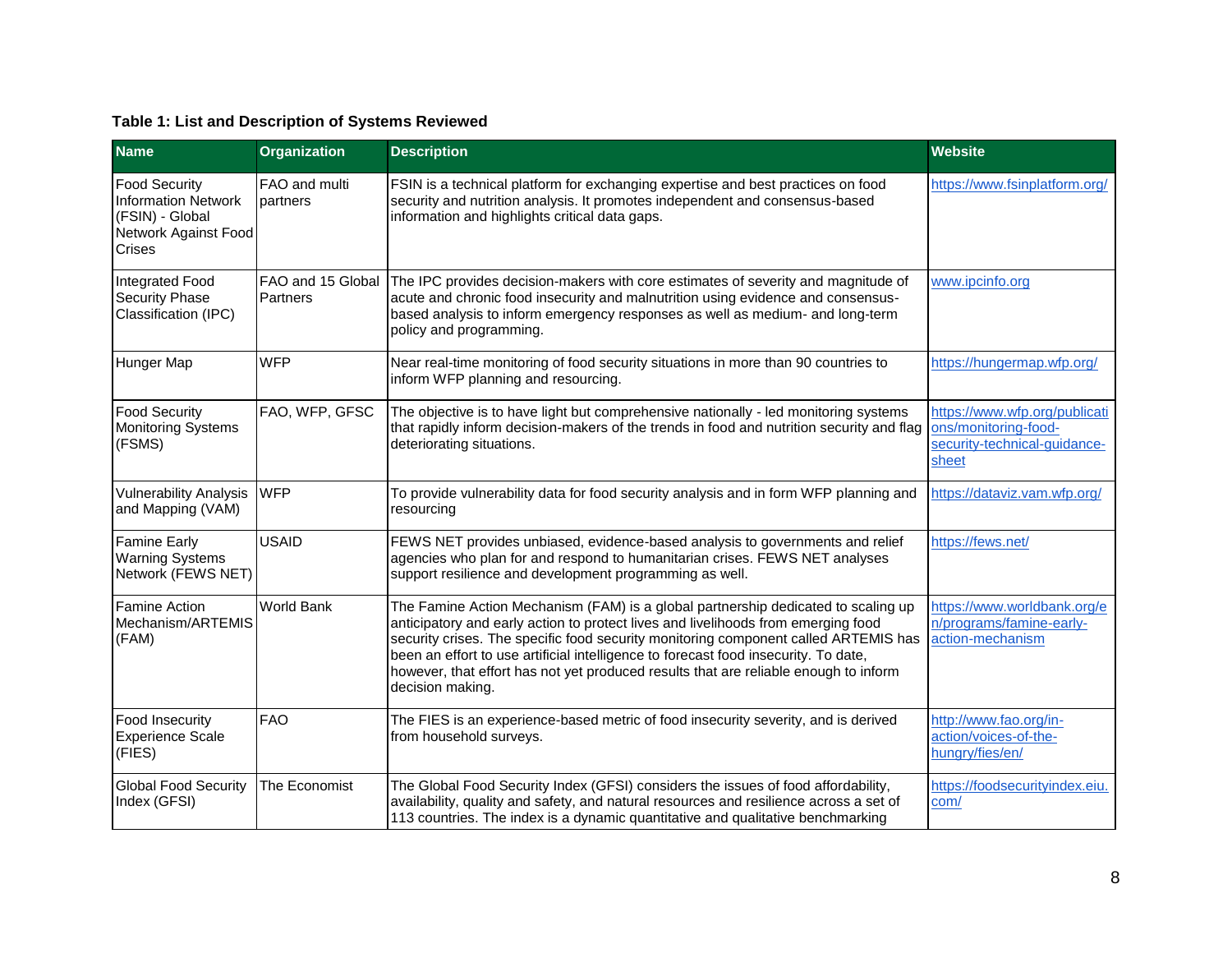| <b>Name</b>                                                                                          | <b>Organization</b> | <b>Description</b>                                                                                                                                                                                                                                                                                                                                          | <b>Website</b>                                  |
|------------------------------------------------------------------------------------------------------|---------------------|-------------------------------------------------------------------------------------------------------------------------------------------------------------------------------------------------------------------------------------------------------------------------------------------------------------------------------------------------------------|-------------------------------------------------|
|                                                                                                      |                     | model constructed from 59 unique indicators that measure the drivers of food security<br>across both developing and developed countries.                                                                                                                                                                                                                    |                                                 |
| Global Information<br>and Early Warning<br>System (GIEWS)                                            | <b>FAO</b>          | The Global Information and Early Warning System on Food and Agriculture (GIEWS)<br>continuously monitors food supply and demand and other key indicators for assessing<br>the overall food security situation in all countries of the world.                                                                                                                | http://www.fao.org/giews/en/                    |
| <b>United Nations Office</b><br>for the Coordination<br>of Humanitarian<br>Affairs (OCHA)            | <b>OCHA</b>         | OCHA is developing systems to draw together wide ranging data sets on<br>humanitarian situations, including food security--although it is not a food security<br>specific information system.                                                                                                                                                               | https://data.humdata.org/                       |
| <b>ACAPS</b>                                                                                         | <b>ACAPS</b>        | ACAPS supports the humanitarian community's work on severity and trends by diving<br>into the current situation of more than 100 key crises around the globe, while helping<br>actors anticipate and respond to emerging crises.                                                                                                                            | https://www.acaps.org/                          |
| <b>Agricultural Market</b><br>Information System<br>(AMIS)                                           | <b>AMIS</b>         | The Agricultural Market Information System (AMIS) is an inter-agency platform,<br>composed of G20 members plus Spain and seven additional major exporting and<br>importing countries of agricultural commodities to enhance food market transparency<br>and policy response for food security.                                                              | http://www.amis-outlook.org/                    |
| Hand-In-Hand<br>Geospatial Platform<br>(HiH)                                                         | <b>FAO</b>          | The Hand-in-Hand Geospatial Platform is a supporting tool using the most<br>sophisticated tools available, including advanced geo-spatial modeling and analytics<br>to identify the biggest opportunities to raise the incomes and reduce the inequities and<br>vulnerabilities of rural populations, who constitute the vast majority of the world's poor. | http://www.fao.org/hih-<br>geospatial-platform/ |
| Group on Earth<br>Observations<br>Agricultural<br><b>Monitoring Crop</b><br>monitor (GEOGLAM)        | <b>GEOGLAM</b>      | GEOGLAM provides open, timely, science-driven information on crop conditions in<br>support of market transparency for the G20 Agricultural Market Information System<br>(AMIS) as well as an early warning system for countries at risk of food production<br>shortfalls.                                                                                   | https://cropmonitor.org/                        |
| <b>FAOSTAT</b>                                                                                       | <b>FAO</b>          | FAOSTAT provides free access to food and agriculture data for over 245 countries<br>and territories and covers all FAO regional groupings from 1961 to the most recent<br>year available.                                                                                                                                                                   | http://www.fao.org/faostat/en<br>/#home         |
| <b>United States</b><br>Department of<br>Agriculture Foreign<br><b>Agricultural Service</b><br>(FAS) | <b>USDA</b>         | The Foreign Agricultural Service (FAS) links U.S. agriculture to the world to enhance<br>export opportunities and global food security.                                                                                                                                                                                                                     | https://www.fas.usda.gov/                       |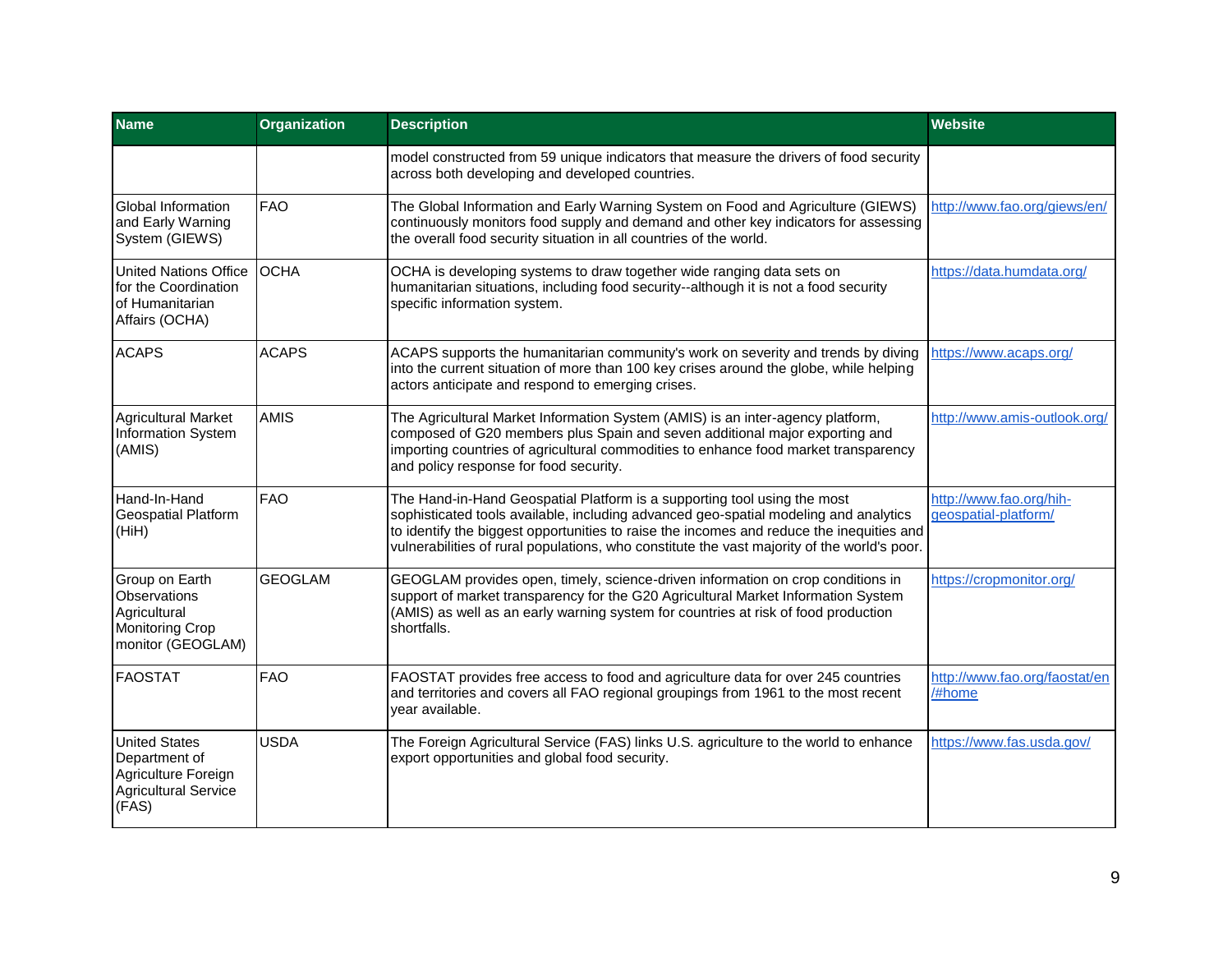| <b>Name</b>                                                                                    | <b>Organization</b>                                                                     | <b>Description</b>                                                                                                                                                                                                                                                                                                                                                                                          | <b>Website</b>                                                          |
|------------------------------------------------------------------------------------------------|-----------------------------------------------------------------------------------------|-------------------------------------------------------------------------------------------------------------------------------------------------------------------------------------------------------------------------------------------------------------------------------------------------------------------------------------------------------------------------------------------------------------|-------------------------------------------------------------------------|
| Living Standards<br>Measurement Study -<br>Integrated Surveys on<br>Agriculture (LSMS-<br>ISA) | World Bank                                                                              | The LSMS-ISA project collaborates with the national statistics offices of its eight<br>partner countries in Sub-Saharan Africa to design and implement systems of multi-<br>topic, nationally representative panel household surveys with a strong focus on<br>agriculture.                                                                                                                                 | https://www.worldbank.org/en<br>/programs/lsms/initiatives/lsm<br>s-ISA |
| <b>Food Systems</b><br>Dashboard (FSD)                                                         | Johns Hopkins<br>University and The<br>Global Alliance for<br><b>Improved Nutrition</b> | The Food Systems Dashboard combines data from multiple sources to give users a<br>complete view of food systems.                                                                                                                                                                                                                                                                                            | https://foodsystemsdashboar<br>d.org/food-system                        |
| <b>IFPRI Food Security</b><br>Portal (FSP)                                                     | <b>IFPRI</b>                                                                            | IFPRI provides up-to-date information about dynamic developments in the world food<br>system to monitor food security situations and food prices, as well as tools for policy<br>analysis and capacity development.                                                                                                                                                                                         | https://www.foodsecurityport<br>al.org/                                 |
| CountrySTAT                                                                                    | <b>FAO</b>                                                                              | CountrySTAT is a web-based information system for food and agriculture statistics at<br>regional, national and subnational levels. The objective of CountrySTAT is to improve<br>access to food and agricultural statistics to support data analysis and evidence-based<br>decision making and facilitate informed policy making and monitoring with the goal of<br>eradicating extreme poverty and hunger. | http://www.fao.org/in-<br>action/countrystat/en/                        |
| Data portal of agro-<br>economics Modelling<br>- DataM Country<br>Dashboards (DataM-<br>CD)    | <b>EU JRC</b>                                                                           | DataM-CD presents infographics about food/nutrition security and relevant<br>macroeconomics and agro-economics indicators produced by several organizations<br>and gathered by country.                                                                                                                                                                                                                     | https://datam.jrc.ec.europa.e<br>u/datam/mashup/COUNTRY<br>DASHBOARDS/  |
| CropWatch                                                                                      | Chinese Academy<br>of Science                                                           | The CropWatch assesses national and global crop production and related information<br>using remote sensing and ground-based indicators.                                                                                                                                                                                                                                                                     | http://www.cropwatch.com.c<br>n/htm/en/index.shtml                      |
| Anomaly Hotspots of<br>Agricultural<br>Production (ASAP)                                       | <b>EU JRC</b>                                                                           | Support EU aid and assistance policies and provide building blocks for a European<br>capability for global agricultural monitoring and food security assessment.                                                                                                                                                                                                                                            | https://mars.jrc.ec.europa.eu<br>/asap/                                 |
| Demographic and<br>Health Surveys (DHS)                                                        | <b>USAID</b>                                                                            | The Demographic and Health Surveys (DHS) Program is an initiative to collect and<br>analyze representative data on population, health, HIV, and nutrition by means of<br>nationally representative household surveys.                                                                                                                                                                                       | https://dhsprogram.com/                                                 |
| Multiple Indicator<br><b>Cluster Surveys</b><br>(MICS)                                         | <b>UNICEF</b>                                                                           | The MICS initiative generates data on key indicators on the well-being of children and<br>women, and helping shape policies for the improvement of their lives                                                                                                                                                                                                                                              | https://mics.unicef.org/                                                |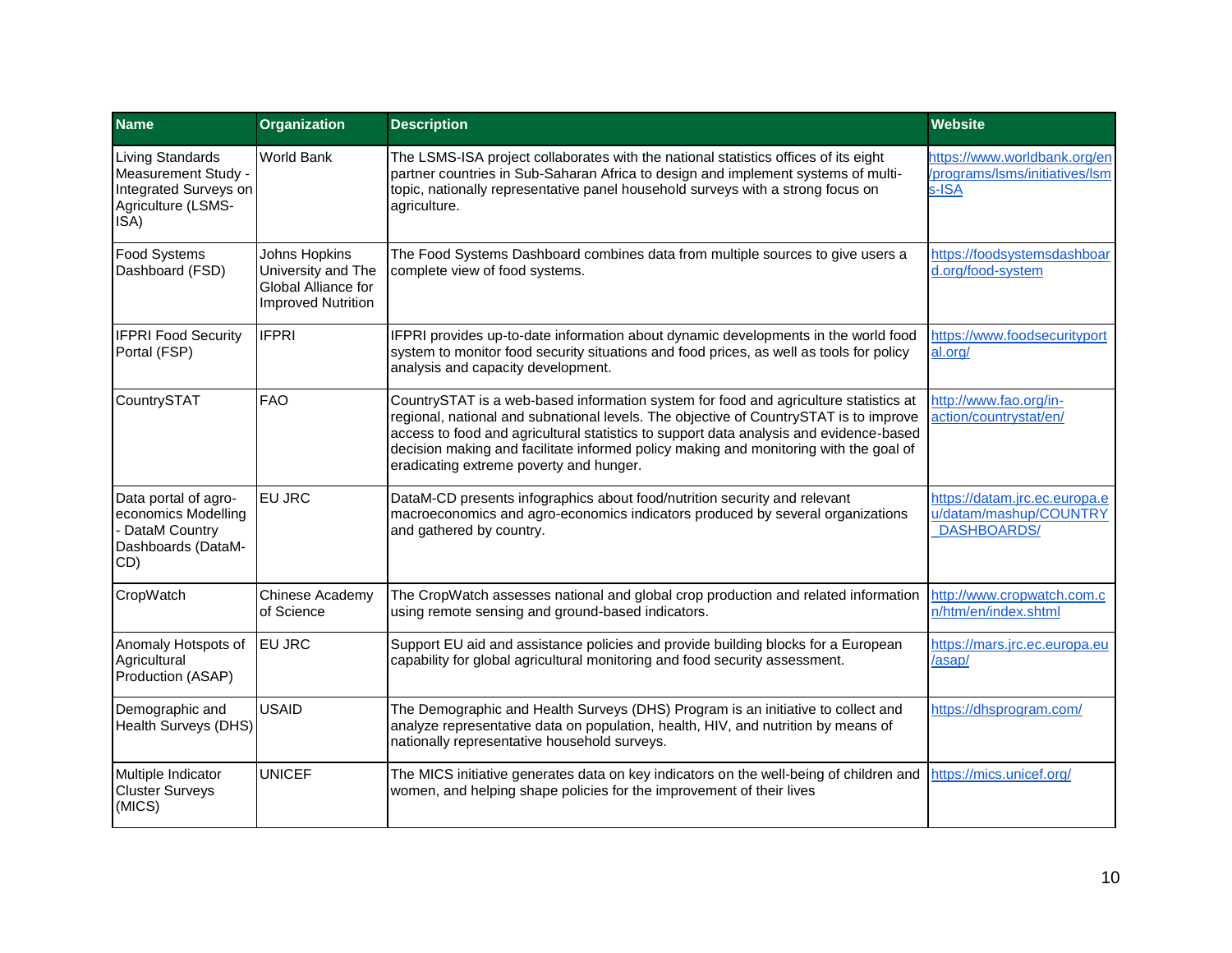In total, 9 out of the 26 systems that are located on the left-hand side of the figure can be considered as agriculture information systems as they predominantly present information on topics such as crop conditions (GEOGLAM crop monitor, CropWatch, JRC ASAP), food prices and agricultural market information (AMIS, USDA/ERS FAS, CountrySTAT and to a lesser extent FAOSTAT and GIEWS, which also present several food security related indicators). LSMS-ISA is collaboration between the World Bank and national statistics offices in eight Sub-Saharan African countries to design and implement systems of nationally representative household surveys with a strong focus on agriculture but also covering food security related indicators. Two systems (FAO HiH, IFPRI FSP) are located in the middle as they present a mixture of agricultural and food-security information and data.

The remaining 15 systems are categorized as food security systems as their focus is on providing information on the food security status or forecast. While each of these systems provides valuable information, there are clear distinctions in the type of information they provide.

Only a few of the systems generate the analysis to determine core food security information (e.g., how severe, how many, where, when, why) for both current and forecasted food insecurity in a consistent and comparable manner. FEWSNET, IPC, Hunger Map, and WFP VAM stand out among the other systems as core providers of this information. The FAO Food Insecurity Experience Scale (FIES) is a single index system that monitors food insecurity in a consistent manner over time, however, on its own it is lacking in causal analysis, triangulation, and the ability to forecast. DHS and MICS are initiatives to collect nationally representative information on population, health, HIV, and nutrition, with a particular focus on women and children, including a substantial number of variables that are relevant for the measurement of food security.

Other systems, such as FSIN, HiH, CountryStat and DataM-CD can be considered as 'information aggregators', which predominantly combine and visualize information from multiple other (primary) data providers. An example is the FSIN publication Global Report on Food Crises, which draws heavily from IPC (and its companion Carde Harmonisé in the Sahel) for its analysis. Other systems represent high-level indices such as the Economist Intelligence Unit's Global Food Security Index that are for an entire country and are updated only annually.

An initiative that has received significant attention over the past several years is the World Bank's Famine Action Mechanism (FAM), and the analysis component of that initiative called ARTEMIS. ARTEMIS has been a bold attempt at using artificial intelligence and machine learning to model and forecast food insecurity based on readily available information. However, although the initiative shows promise on the future use of technology in this space, to date ARTEMIS has yet to produce results which can reliably analyze and predict food insecurity.

The majority of information systems present data at monthly annual or infrequent (less frequent than annual) intervals. Among the agricultural systems, the exceptions are USDA/ERS FAS and JRC ASAP, which provide updates of most of their data every week and 10-days, respectively. Among the food security systems, FAM and the Hunger Map present at least a part of their information at a higher frequency than monthly. IFPRI FSP, stands out as it updates most of the information, albeit limited in scope, at daily intervals.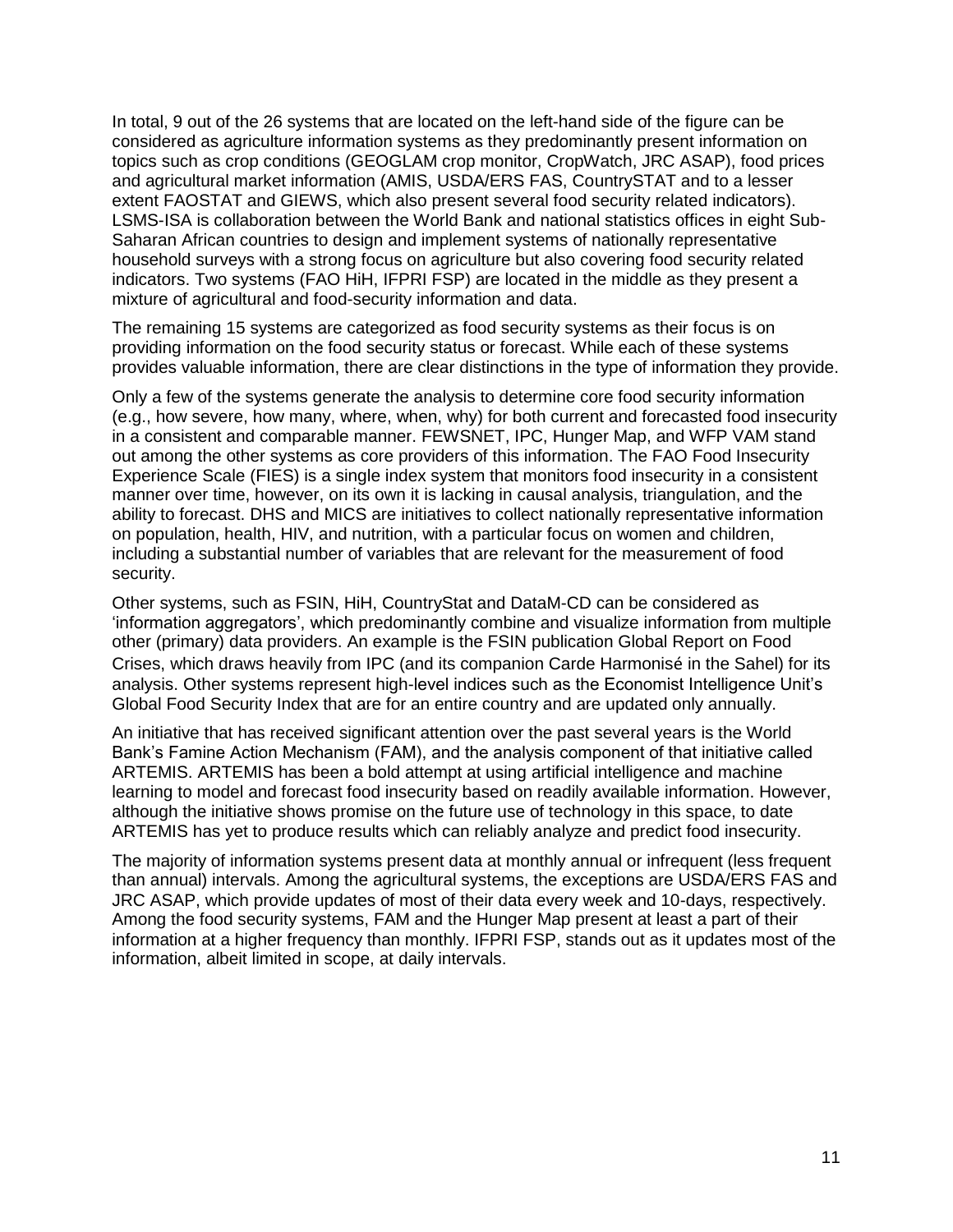# **3. Best Practices, Overlaps, and Gaps**

### **3.1. Agricultural Information**

<span id="page-12-1"></span><span id="page-12-0"></span>As the main supplier of food and a source of income in many countries, the agricultural sector is a key driver of food security. Changes in food supply (e.g. because of droughts negatively affecting crop yield), market conditions (e.g. increase or strong fluctuations in global and local food prices) and policies (e.g. export bans) may lead to acute and/or chronic food insecurity in vulnerable regions. Several of the selected systems were specifically established to monitor these issues and serve as food security early warning systems.

A prime example is the GEOGLAM crop monitor, which is an international effort to provide open and timely information on global crop growing conditions and agro-climatic factors for both major food import and export regions and countries where food security is extremely vulnerable. Similar services are provided by JRC ASAP and CropWatch, which at the same time feed into GEOGLAM as partners.

Another example, related to GEOGLAM, is AMIS, an inter-agency platform to enhance food market transparency and policy response for food security, which was launched in response to the global food price hikes in 2007/08 and 2010. Key information services that are provided include international food price, supply and demand, and policy monitoring. Comparable information on (inter)national agricultural markets and policies is also provided by US Department of Agriculture Foreign Agricultural Service (FAS) and FAO GIEWS, which both also include a global crop monitoring tool.

FAOSTAT and CountrySTAT are two FAO operated databases with detailed statistical (sub)national information on the agricultural sector, including price, trade and production data. The main difference between the two is that the former is a continuously updated, consistent and harmonized dataset, while the latter is a collection of raw data from national statistical agencies that is only sporadically updated. LSMS-ISA is a collection of nationally representative panel household surveys with a strong focus on agriculture for eight Sub-Saharan countries. The detailed information on household income and consumption is a potentially rich source of information for the analysis of long-term chronic food security albeit with limited geographical coverage.

Finally, agricultural information is provided by several of the more comprehensive food security information systems (see below), in particular the Hunger Map, VAM and FEWS NET. All three initiatives provide data on local food prices and include (sometimes very basic) crop monitoring tools.

[Table 2](#page-13-2) highlights best practices, overlaps and gaps in agricultural information that is provided by the 26 selected systems.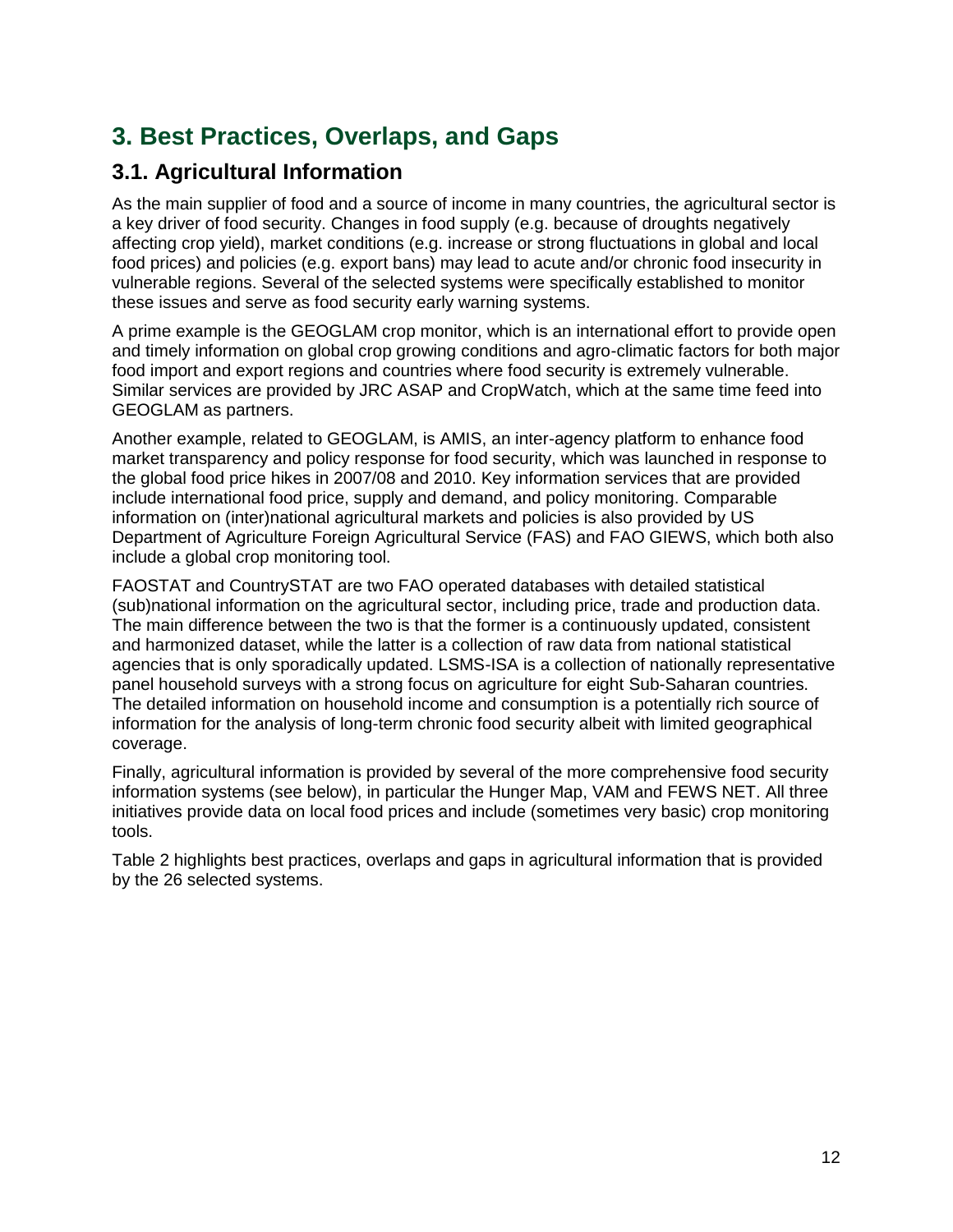<span id="page-13-2"></span>

<span id="page-13-1"></span>

| <b>Component</b>                         | <b>Count n</b><br>(%) | <b>Best practice</b>                                                                                                                        | <b>Significant overlaps</b>                                                                                                                                      | <b>Critical gaps</b>                                                                                                                                                                                                 |
|------------------------------------------|-----------------------|---------------------------------------------------------------------------------------------------------------------------------------------|------------------------------------------------------------------------------------------------------------------------------------------------------------------|----------------------------------------------------------------------------------------------------------------------------------------------------------------------------------------------------------------------|
| Agricultural<br>conditions<br>monitoring | 9(35%)                | <b>GEOGLAM</b> crop<br>monitor.                                                                                                             | Overlap between various crop<br>monitor systems although<br>several feed into GEOGLAM;<br>Overlap between country and<br>regional analysis<br>reports/bulletins. | Livestock monitoring not<br>systematically conducted globally;<br>No fishery monitoring.                                                                                                                             |
| Food<br>commodity<br>price<br>monitoring | 4 (20%)               | FSP global food<br>price volatility<br>warning, global<br>commodity price<br>and national price<br>monitor.                                 | FSP and AMIS both present<br>daily global food commodity<br>prices.                                                                                              |                                                                                                                                                                                                                      |
| Local food<br>price<br>monitoring        | 8 (31%)               | VAM local market<br>price forecasts and<br>alerts; FSP national<br>price monitoring for<br>selected countries.                              | Geographical overlap in local<br>food price data of VAM, FEWS<br>NET and GIEWS (see FSIN,<br>$2015$ ).                                                           | Likely gaps in local food price<br>information coverage in VAM,<br>FEWS NET and GIEWS (see<br>FSIN, 2015).                                                                                                           |
| Market &<br>trade<br>information         | 13 (50%)              | <b>AMIS market</b><br>monitor and<br>database.                                                                                              | Overlap between country and<br>regional analysis<br>reports/bulletins                                                                                            | AMIS only provides market and<br>trade information for 27 large food<br>commodity exporters and<br>importers, while GIEWS only<br>covers sub-Saharan countries.<br>Global coverage by one system is<br>lacking.      |
| Market &<br>trade policy<br>monitoring   | 8 (31%)               | <b>AMIS policy</b><br>monitor; FSP food<br>trade policy<br>monitor; Reports<br>and bulletins of<br>FEWS NET,<br>GIEWS, FAS, IPC<br>and VAM. | Overlap between country and<br>regional analysis<br>reports/bulletins.                                                                                           | AMIS only provides market and<br>trade information for 27 large food<br>commodity exporters and<br>importers. Other systems cover a<br>selected number of countries.<br>Global coverage by one system is<br>lacking. |

### **3.1.1. Overlaps**

<span id="page-13-0"></span>A large number of systems represent or include a crop monitoring component (i.e. ASAP, FAS, GEOGLAM crop monitor, CropWatch, GIEWS, and FEWS NET). Several of these are partnering with GEOGLAM, which represents a joint effort of the international community to share and combine crop assessments. Nonetheless, many organizations, even including GEOGLAM partners, still offer their own websites, graphic user interfaces (GUIs), and bulletins/reports. This creates confusion as it is not clear to users where to go and which source of information to use.

There also exists overlap in global commodity price monitoring systems. Both AMIS and IFPRI FSP provide a GUI to visualize and track price fluctuations of major global food commodities (e.g. maize, rice, wheat and soybeans) but it is not clear if they present the same or consistent information.

Similarly, FEWS NET, GIEWS and VAM all present an approach to monitor local food prices in a large number of developing countries and emerging economies. A detailed comparison found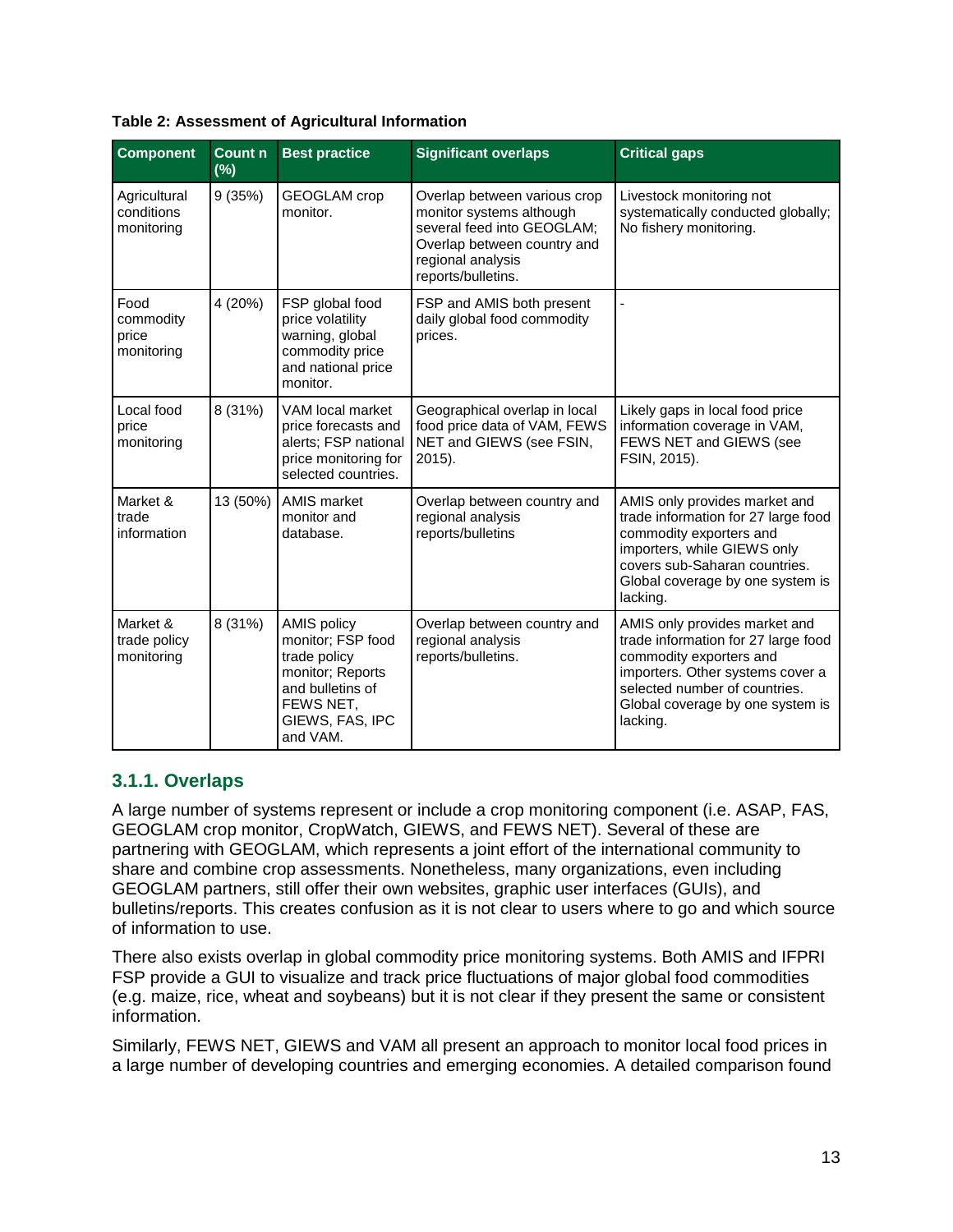a 'fairly high' (FSIN, 2015, p. 4) overlap between the datasets of these three providers.<sup>2</sup> A quick comparison shows that there is still considerable overlap at present.

Finally, FEWS NET, GIEWS and VAM present regular bulletins and reports with national (and sometimes regional) food security assessments that include an evaluation of market and trade information and policies. Often the documents cover the same countries, effectively providing the same or similar analyses.

### **3.1.2. Gaps**

<span id="page-14-0"></span>Several gaps related to the provision of agricultural information for food security analysis are identified. A major gap is the lack of an operational tool to monitor livestock and fishery conditions. This strongly contrasts with crop monitoring, for which there is a lot of overlap in information systems. GEOGLAM Rangeland and Pasture Productivity (RAPP, [https://www.geo](https://www.geo-rapp.org/)[rapp.org/\)](https://www.geo-rapp.org/) is an effort to monitor the status and productivity of pastures and rangelands but it seems that the website is no longer updated. None of the evaluated information systems offers tools to monitor the availability of wild fish and aquaculture as sources of food.

A potential gap is the geographical coverage of local food price monitoring systems. According to a review (FSIN, 2015), the three major local food price monitoring systems (GIEWS, FEWS NET and VAM) do not include food price data for around two dozen developing countries. This study did not analyze potential gaps in price information that may exist at present.

There are also gaps in the geographical coverage systems that track market and trade information. The AMIS Market Database offers supply and demand statistics for 27 major, producing, importing and exporting countries focusing on food commodities (maize, rice, wheat and soybean), while GIEWS presents similar data but only for Sub-Saharan African countries in its Cereal Supply and Demand Balances reports.

The same gap exists in relation to monitoring of market and trade policy information. The AMIS Policy Database systematically collects and presents information on trade measures and domestic measures related to the four AMIS crops as well as biofuels but is limited to the aforementioned 27 countries. IFPRI FSP COVID-19 Food Trade Policy Tracker has a global coverage but only tracks information on trade policies (e.g. export bans). Reports and bulletins of GIEWS, FEWS NET, VAM and IPC address the impact of market and trade policies on national food supply and demand but are limited to countries experiencing food insecurity. Ideally, there would be one single system that presents comprehensive information on food supply and demand and policy information with global coverage.

# **3.2. Food Security Information**

<span id="page-14-1"></span>Food security information systems have made tremendous progress over the past decade, with significant investments from the likes of FEWSNET, WFP, FAO, IPC, and others to improve the rigor and relevance of information to mitigate acute food insecurity in particular. International global standards have been developed, led by the multi partner IPC with 15 international partners endorsing the classification system for categorizing acute and chronic food insecurity. Analysis has become more robust and based on a deep understanding of livelihoods, as exemplified by FEWSNET's use of the Household Economy Approach. WFP continues to innovate with both its deep analysis of food insecurity with VAM and also with more recent cutting edge innovations of The Hunger Map, which draws together mass survey data with machine learning and a user-friendly graphic interface. FAO is investing significantly in the use of a simple to administer survey tool called the Food Insecurity Experience Scale (FIES) for

<sup>2</sup> FSIN (2015), Review of global food price databases: Overlaps, gaps and opportunities to improve harmonization.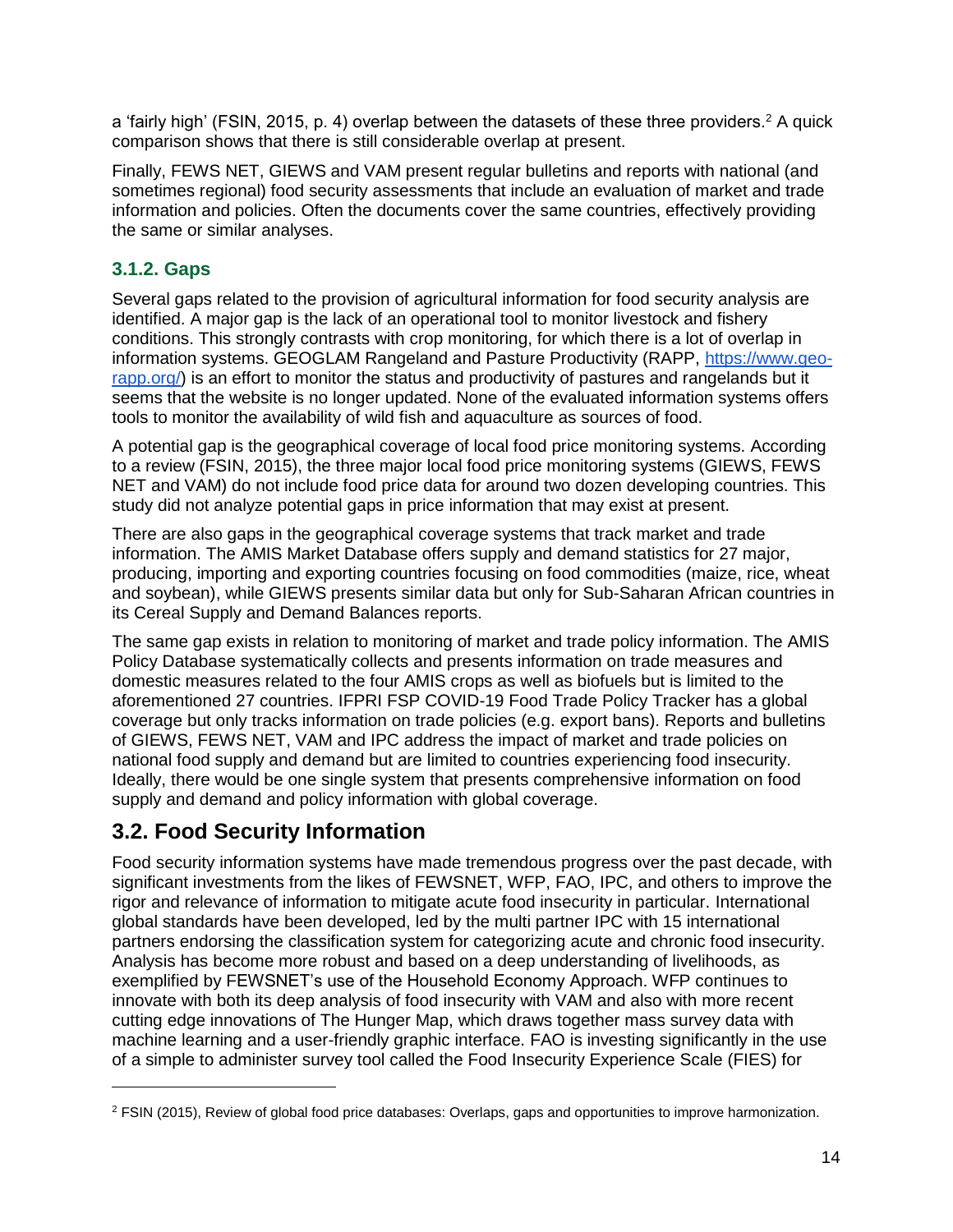regular monitoring of food insecurity globally, with comparability over time and space. The World Bank's FAM initiative (which includes a sub component called ARTEMIS that was meant to forecast food security) broke new ground with its efforts to model food insecurity with AI and machine learning. The FAM-ARTEMIS effort has yet to produce usable results and is currently not in use. However, it is just a matter of time and further investment before such approaches become more reliable.

Table 3 highlights best practices, overlaps and gaps of information systems providing food security information.

<span id="page-15-0"></span>

| <b>Component</b>                                                                                                                                        | <b>Count n</b><br>$(\%)$ | <b>Best practice</b>                                                                                                                                                                                     | <b>Significant Overlaps</b>                                                                                                   | <b>Critical Gaps</b>                                                                                                                                                                                                                                                                                     |
|---------------------------------------------------------------------------------------------------------------------------------------------------------|--------------------------|----------------------------------------------------------------------------------------------------------------------------------------------------------------------------------------------------------|-------------------------------------------------------------------------------------------------------------------------------|----------------------------------------------------------------------------------------------------------------------------------------------------------------------------------------------------------------------------------------------------------------------------------------------------------|
| <b>Vulnerability &amp; Causes</b>                                                                                                                       | 9(35%)                   | FEWSNET, IPC,<br>VAM                                                                                                                                                                                     | FEWSNET and IPC<br>directly in some cases,<br>also with related<br>systems that provide<br>complimentary info<br>e.g., GIEWS. | Causal analysis tends to be<br>more on immediate causes, and<br>not underlying cause, which<br>would be more informative for<br>development oriented<br>intervention. Analysis of conflict<br>dynamics and forecasting is a<br>major gap.                                                                |
| <b>Food Security Pillars</b><br>(availability, access,<br>utilization, stability)                                                                       | 5 (12%)                  | FEWSNET, IPC,<br>GIEWS, VAM                                                                                                                                                                              | FEWSNET, IPC and<br>VAM have<br>considerable overlaps                                                                         | $\overline{\phantom{a}}$                                                                                                                                                                                                                                                                                 |
| Food Consumption &<br>Livelihoods                                                                                                                       | 7(27%)                   | IPC,<br>FEWSNET/HEA, VA<br>M, Hunger Map                                                                                                                                                                 | FEWSNET, IPC and<br>VAM have<br>considerable overlaps                                                                         | ä,                                                                                                                                                                                                                                                                                                       |
| <b>Nutrition &amp; Mortality</b>                                                                                                                        | 5(12%)                   | IPC, FEWSNET                                                                                                                                                                                             | FEWSNET and IPC                                                                                                               | Timely nutrition and mortality<br>data (in particular) are critical<br>gaps for food security systems--<br>especially for severe areas on<br>brink of famine                                                                                                                                             |
| Primary producer of<br>actionable Information<br>for Humanitarian<br>Decision Makers:<br><b>Acute Food Insecurity</b><br>Severity, location             | 8 (31%)                  | IPC, FEWSNET,<br>Hunger Map, VAM,<br><b>FIES</b>                                                                                                                                                         | Sometimes redundant<br>and/or conflicting<br>information from IPC,<br>FEWSNET, Hunger<br>Map                                  | ÷.                                                                                                                                                                                                                                                                                                       |
| Primary producer of<br>actionable Information<br>for Development<br>Decision Makers on<br>chronically food<br>insecure countries:<br>severity, location | 2(8%)                    | IPC with its<br>classification system<br>for Chronic Food<br>Insecurity                                                                                                                                  | L                                                                                                                             | Significant gaps in the # of<br>countries covered with chronic<br>food insecurity analysis, and<br>also with showing the linkages<br>between acute and chronic food<br>insecurity to inform strategic<br>interventions                                                                                   |
| Coverage of all<br>countries with acute<br>and/or chronic food<br>insecurity                                                                            | $0(0\%)$                 | No single system<br>generates all<br>countries with food<br>insecurity (including<br>both chronic and<br>acute), however<br>significant coverage<br>is provided by<br>Hunger Map, IPC,<br><b>FEWSNET</b> | FEWSNET, IPC,<br>Hunger Map, VAM                                                                                              | Critical Geographic gaps exist<br>for some countries with acute<br>and/or chronic food insecurity.<br>Also temporal gaps of timely<br>and predictable updates and<br>forecasts (with FEWSNET<br>being an exception with regular<br>and predictable quarterly<br>updates for the countries they<br>cover) |

| Table 3: Assessment of food security information |  |  |
|--------------------------------------------------|--|--|
|                                                  |  |  |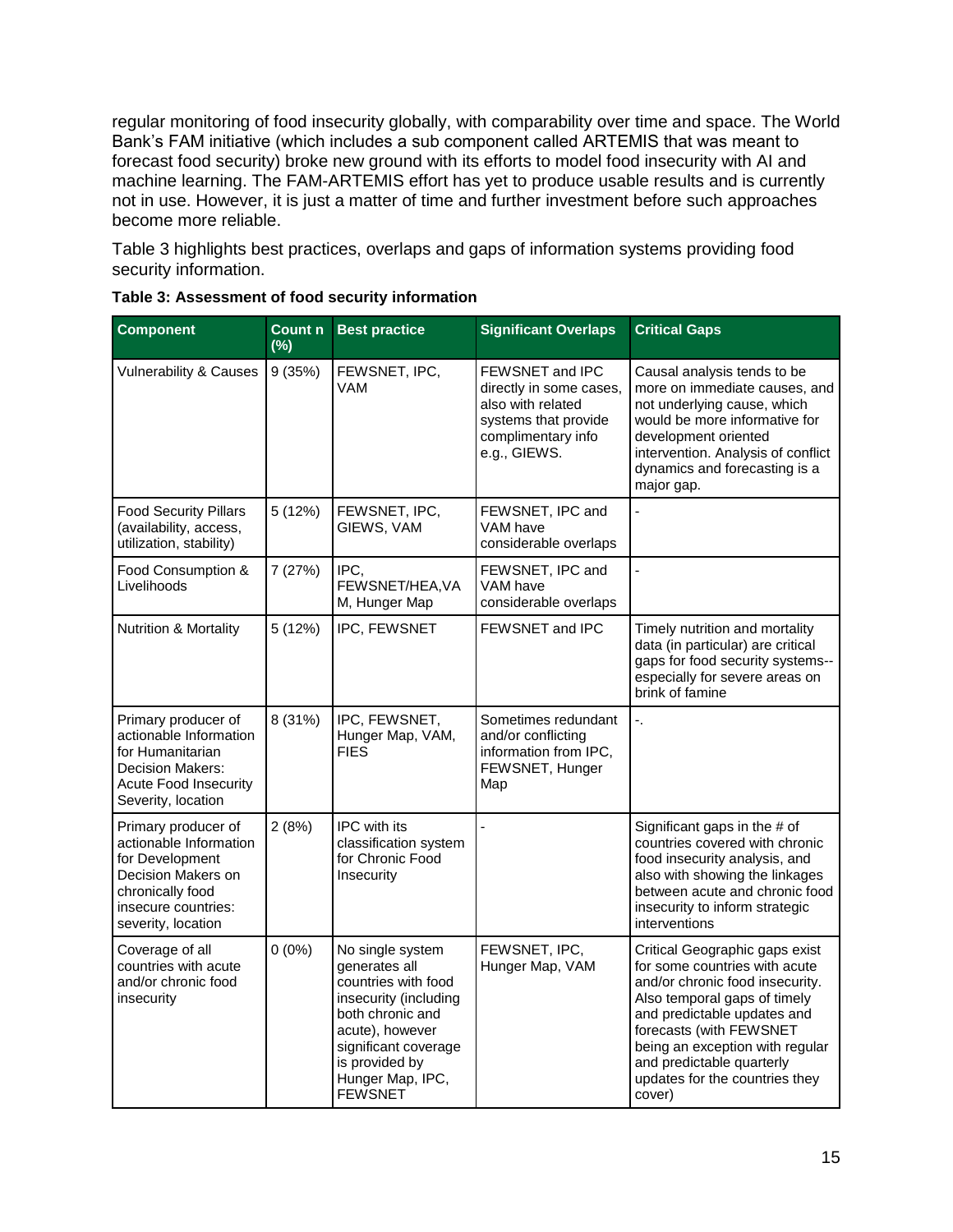### **3.2.1. Overlaps**

<span id="page-16-0"></span>One of the more striking observations is the considerable overlap of systems both in terms of countries covered and information provided. This can lead to redundancy as well as conflicting information. In particular, the IPC, FEWSNET, and The Hunger Map are all aiming to provide similar types of information on severity, numbers, location etc. FEWSNET aligns with the IPC system because it directly uses the IPC classification system to communicate findings. However, although FEWSNET uses the IPC common reference table and categories for classifying food insecurity, FEWSNET analysis differs from the IPC analysis process in that it is not a consensus based process involving key stakeholders; whereas the IPC analysis process is consensus based and involved key stakeholders from national governments, UN, and NGO agencies.

The Hunger Map, although it also displays IPC information, uses its own system for communicating food insecurity, which is not directly comparable to FEWSNET or IPC findings. The FAO FIES uses a single index to monitor both acute and chronic food insecurity. While the use of a single indicator is useful for internal consistency and comparability, it is not comparable with other systems. That said, a major development recently is the inclusion of the FIES into the IPC Reference System, which will enable the 'bringing together' of FIES with other food security indicators.

### **3.2.2. Gaps**

<span id="page-16-1"></span>Despite the promising successes of these systems, there remain critical gaps to inform strategic decision making. While FEWSNET, IPC, and VAM regularly incorporate vulnerability and causal analysis in their systems, a consistent weakness is the examination of underlying and structural causes of food insecurity, which is necessary to inform more development oriented interventions.

The analysis of conflict in a robust and consistent manner as a driver of food insecurity remains to be a critical gap, particularly in cases of extreme food insecurity and borderline famine situations. Conflict is inherently a complex and politically sensitive phenomenon, and yet it is vital towards understanding and forecasting future food security scenarios. Conflict mediation is also vital as part of comprehensive intervention strategies. A recent study done by FAO and WFP highlights the challenges of conflict analysis <sup>3</sup>

A critical gap in food security systems is that they rely on strong nutrition and mortality data for the essential triangulation of their analysis. That said, these systems were not designed to generate nutrition and mortality information. Rather, these are provided by SMART surveys typically implemented by national governments, UNICEF, and a number of NGOs (e.g, ACF). But this data is intensive and thus expensive to collect, involving anthropometric measurements and surveys asking sensitive questions about mortality. This challenge becomes particularly acute in conflict areas with limited humanitarian access – the very areas for which this information is most vital in order to determine the severity of situations, particularly areas that are borderline famine conditions (e.g., South Sudan, Yemen, and others).

Another gap is in the analysis of chronic food insecurity. The IPC with its chronic food insecurity scale and protocols stands out as the best effort to do so. However, analysis of chronic food

<sup>&</sup>lt;sup>3</sup> Monitoring food security in countries with conflict situations. A joint FAO/WFP update for the members of the United Nations Security Council. April 2021. Issue #8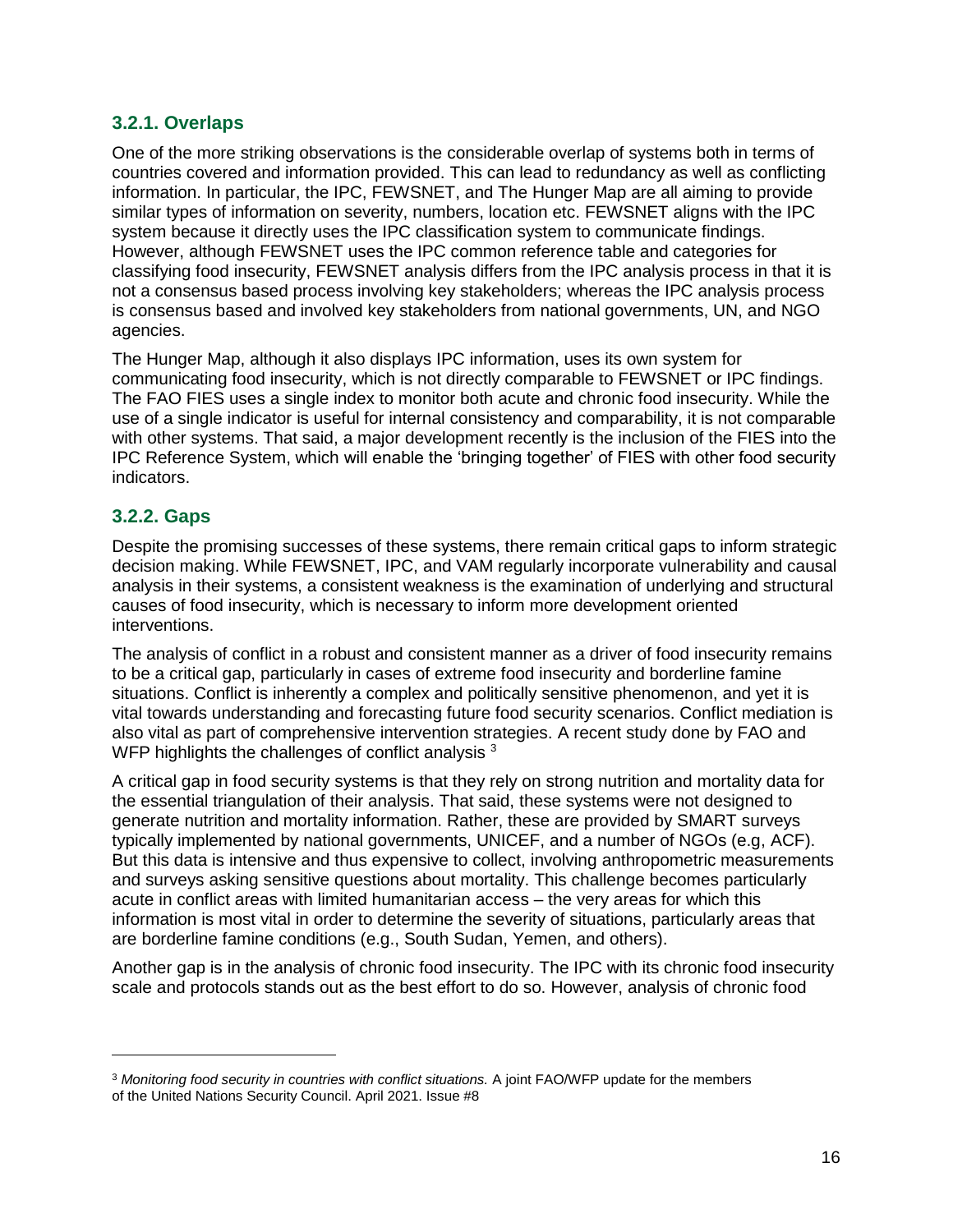insecurity is yet to be regularly implemented and thus it leaves gaps in vital information for development focused decision makers.

And lastly, a glaring gap is that no system regularly covers all the countries of humanitarian concern. This dilemma already existed prior to COVID-19, and the limitations of the global systems became more blatant as new countries that have not typically been covered by information systems became food insecure due to the complex dynamics of COVID-19. As other global threats emerge – in particular climate change - there is an urgent need to fill this gap and ensure any and all countries experiencing food insecurity are covered by the information systems.

# **3.3. Cross-cutting Features**

Table 4 presents best practices and comments for a range of information system features that are applicable to both food security and agriculture-oriented information systems. Key aspects are briefly discussed below.

<span id="page-17-0"></span>*Information access and sharing.* Most systems offer three functionalities to share agricultural and food security information and analysis: (bulk) download options, graphical user interfaces (e.g. maps and dashboards) and publication of reports and bulletins with detailed (countryspecific) assessments. Only 9 out of the 26 systems offer an application programming interface (API) that makes it possible to programmatically access the data.

*Collection of household level information.* 11 out 26 of the selected systems collect household survey data. LSMS-ISA, DHS and MICS are initiatives to regularly (often every 2-3 years) organize internationally comparative and representative household surveys for multiple countries. LSMS-ISA has a strong focus on income, expenditure, food consumption and agricultural information but covers only eight African countries. An advantage of LSMS-ISA, DHS and MICS is that they are representative at the subnational level and are available for multiple years, which makes them an important source of information to track and analyze longrun chronic food security. A major disadvantage is that they do not present recent (i.e. current year or month) data because of the complexities of organizing and post processing of large household surveys and are therefore less useful to monitor acute food security. To overcome this problem the Hunger Map uses mobile technology (e.g. live voice calls, SMS and interactive voice response technology) referred to as mVAM to collect near real-time data to remotely monitor household food security and nutrition, and food market-related trends. The FAO collaborates with Gallup Poll to implement the Food Insecurity Experience Scale (FIES), which is household level data collected annually for national level analysis, and also subnational at more frequent intervals for areas of higher food insecurity.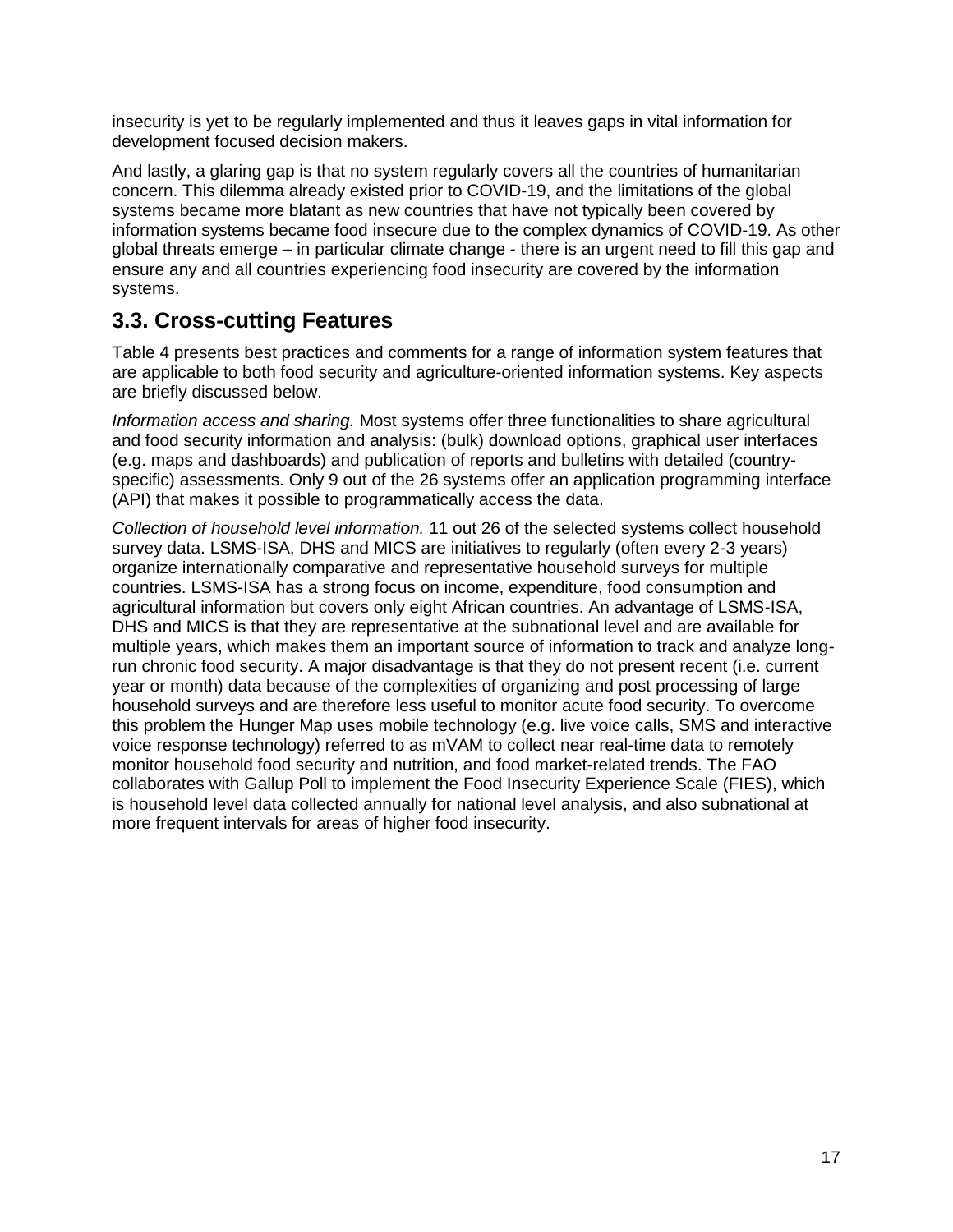<span id="page-18-0"></span>

| <b>Feature</b>                                                               | <b>Count</b><br>$n$ (%) | <b>Best practice</b>                                              | <b>Comments</b>                                                                                                                                                                                                                                                                                                                                      |
|------------------------------------------------------------------------------|-------------------------|-------------------------------------------------------------------|------------------------------------------------------------------------------------------------------------------------------------------------------------------------------------------------------------------------------------------------------------------------------------------------------------------------------------------------------|
| Information access and sharing                                               |                         |                                                                   |                                                                                                                                                                                                                                                                                                                                                      |
| API                                                                          | 9<br>(35%)              | FAOSTAT, FAS,<br>GIEWS, VAM                                       | Several systems have an advanced API but the overall number of systems with<br>an API is relatively low.                                                                                                                                                                                                                                             |
| (Bulk) download                                                              | 19<br>(73%)             | <b>FAOSTAT</b>                                                    | Nearly all systems provide the option to download tables and figures and<br>several make it possible to do a bulk download of nearly all available<br>information at once.                                                                                                                                                                           |
| <b>GUI</b>                                                                   | 19<br>(73%)             | Hunger Map                                                        | Nearly all systems offer a graphical user interface to visualize data, which often<br>include the possibility to select variables and depict maps.                                                                                                                                                                                                   |
| Reports/bulletins                                                            | 18<br>(69%)             | <b>GEOGLAM, FEWS</b><br>NET, IPC, VAM,<br>FSIN, CropWatch         | Many systems offer reports and bulletins with detailed, often country-specific,<br>analysis on agriculture and food security conditions.                                                                                                                                                                                                             |
| Data source and generation                                                   |                         |                                                                   |                                                                                                                                                                                                                                                                                                                                                      |
| Generate<br>primary data                                                     | 16<br>(62%)             | FEWSNET, Hunger<br>Map, IPC, GIEWS,<br>GEOGLAM.<br><b>FAOSTAT</b> | About half of the systems provide primary information that comes from the<br>original source, while the remainder are information aggregators, which<br>combine and visualize information from multiple other (primary) data providers<br>(e.g. HiH, DataM-CD, CountryStat).                                                                         |
| Collection of<br>household<br>information                                    | 11<br>(42%)             | LSMS-ISA, DHS,<br>MICS, Hunger Map,<br>FIES                       | Collection of primary household data is limited to a few sources, some of which<br>collect rapid food security information (e.g. WPF mobile telephone surveys),<br>while others are complex national household surveys that cover both<br>agricultural and food security information (e.g. LSMS-ISA, DHS and MICS).                                  |
| Indicators based<br>on international<br>standards                            | 5<br>(19%)              | IPC, FEWSNET,<br>GIEWS, FAOSTAT,<br>AMIS                          | The use of international standards for food security analysis is vitally important<br>to ensure comparability of analysis over space and time. If various systems use<br>their own standards, then their analysis is not compatible with other systems,<br>and thus not comparable.                                                                  |
| Near real-time<br>data provision                                             | 4<br>(15%)              | FSP, AMIS, Hunger<br>Map                                          | Near real-time data provision is limited to a very small number of systems and<br>variables, in particular global food commodity prices and to a much less extent<br>food consumption scores.                                                                                                                                                        |
| Forecasts                                                                    | 11<br>(42%)             | GEOGLAM, AMIS,<br>FEWSNET, IPC                                    | Concerning food security, while FEWSNET and IPC do conduct forecasts,<br>there is significant improvement to be had on increasing the frequency of the<br>updates and the reliability of the forecasts. Predictive analytics is an<br>opportunity.                                                                                                   |
| Subnational<br>information                                                   | 20<br>(77%)             | E.g. IPC,<br>FEWSNET, Hunger<br>Map                               | Several systems contain sub-national information including grid (e.g.<br>GEOGLAM) and regional levels (e.g. Hunger Map).                                                                                                                                                                                                                             |
| Advanced<br>analytical<br>approaches<br>(e.g. AI and<br>machine<br>learning) | 5<br>(19%)              | FSP, Hunger Map,<br>IPC                                           | Machine learning and linguistic algorithms are only used by a few systems and<br>for a narrow set of indicators.                                                                                                                                                                                                                                     |
| Governance and collaboration                                                 |                         |                                                                   |                                                                                                                                                                                                                                                                                                                                                      |
| National<br>government<br>ownership                                          | 7<br>(27%)              | FAOSTAT,<br>GEOGLAM, AMIS,<br>IPC, DHS, LSMS-<br>ISA, MICS        | Several systems closely work with national statistical agencies to collect<br>information (e.g. FAOSTAT, LSMS-ISA, DHS and MICS), which often contains<br>a capacity building element. Others engage with national governments and<br>institutions to create agricultural and food security information components.<br>(e.g. IPC, GEOGLAM and AMIS). |
| Inter-agency<br>collaboration                                                | 3<br>(12%)              | GEOGLAM, AMIS,<br>IPC.                                            | Only three out of the 26 systems represent collaborative international efforts to<br>offer one single information system that combines information from various<br>international institutions and national agencies                                                                                                                                  |
| Private sector<br>engagement                                                 | $\overline{7}$<br>(27%) | WFP Hunger Map,<br>FIES, GFSI                                     | Few systems work with the private sector to collect information (FIES) or to<br>improve analysis and visualization (Hunger Map). In one occasion, the system<br>is<br>provided by a private entity (the Economist GFSI).                                                                                                                             |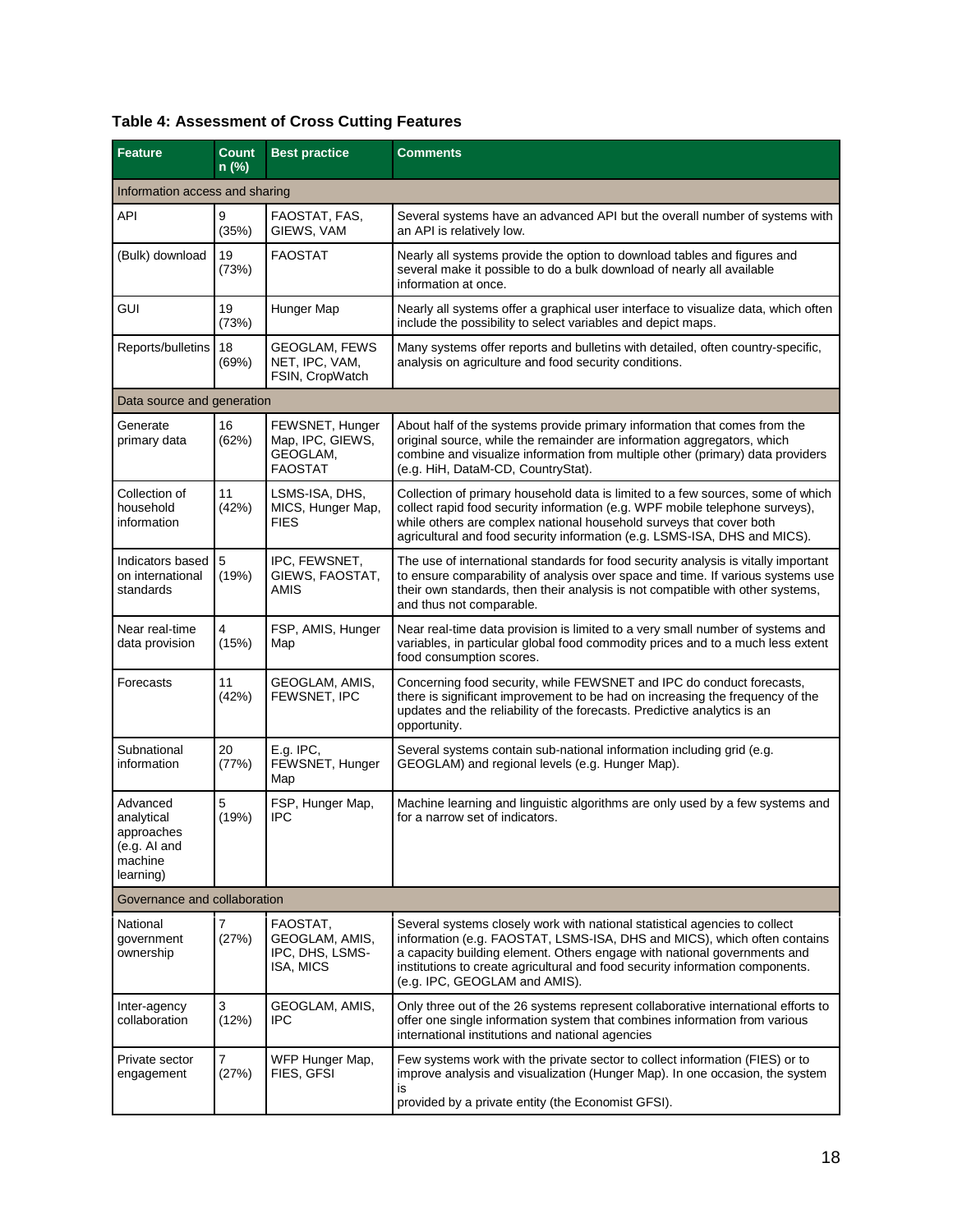*Near real-time data provision.* None of the systems presents (near) real-time data. The systems that come closest are the IFPRI FSP and the WFP Hunger Map. The FSP presents a food price variability early warning system that uses high-frequency daily food commodity price information and a media analysis tool that tracks (COVID-19) food security related news items. The WFP Hunger Map aims for real time updates through regular household surveys conducted remotely combined with additional variables and machine learning to conduct 'now casting' of food security status.

*Advanced analytical techniques.* Despite rapid progress in the use of artificial intelligence and machine learning, only a few information systems in the sample have started to incorporate these techniques for agricultural and food security prediction and forecasting. FSP offers a Food Price Media Analysis System, which uses sophisticated linguistic object network-mapping algorithms to analyze the relationships between key terms found in media articles that may influence commodity price volatility. ARTEMIS/FAM explored a statistical forecasting approach to predict the outbreak of food crises, whereas the Hunger Map combines machine learning and data analytics to predict and track the magnitude and severity of hunger in close to real-time.

*Forecasts.* GEOGLAM real time crop monitoring system is able to forecast potential yield gaps based on satellite data. This is particular important to fast growing crops, e.g. soybean, maize, where any minimum delay in expected climate events, may harm the entire season planning.), FEWSNET, Hunger Map, and the IPC regularly provide forecasts of food security. FEWSNET has a well-structured and predictable process of providing quarterly updates and forecasts. The Hunger Map aims to provide 'now casting' in real time--essentially predicting near term food security based on current conditions and probability of change. The IPC regularly provides analysis of both current and projected (forecasted) situations, often including two different projection periods (one about 3 months out and another about 6 months out).

*Subnational information.* It refers to systems that collect and process sub-national data (e.g. region, state, province, municipality, grid and household). Systems that contain high country coverage with subnational data available are usually the most detailed as it can grasp the local contextual factors in different regions of the world, which enable a geographical comprehension on food security. Therefore, it requires highly detailed data, which comes from national agencies or robust techniques of data acquisition and processing (e.g. satellite, meteorological, census). On the agricultural side, GEOGLAM is the most detailed information system, providing up-todate information on crop conditions at grid level. On the food security side, a number of systems analyze food insecurity at subnational levels including FEWS NET, IPC, The Hunger Map WFP VAM, and FAO FIES. These systems, however, are not comparable among themselves in a long-term perspective due to data limitation, but ultimately because they are made for different purposes.

*Inter-agency collaboration.* Regarding agriculture information systems, only AMISGEOGLAM are functional and collaborative international efforts to offer one single information system that combines information from various international institutions and national agencies. AMIS was launched in 2011 by the G20 Ministers of Agriculture following the global food price hikes in 2007/08 and 2010 and brings together all major trading countries of agricultural commodities. GEOGLAM crop monitor was designed in support of market transparency for the G20 Agricultural Market Information System (AMIS).

Among food security information systems, the IPC stands out as both unique and an excellent example of inter-agency collaboration among UN, NGO, and government agencies. The IPC conducts evidence based and consensus-based analysis using rigorous protocols for building consensus among experts.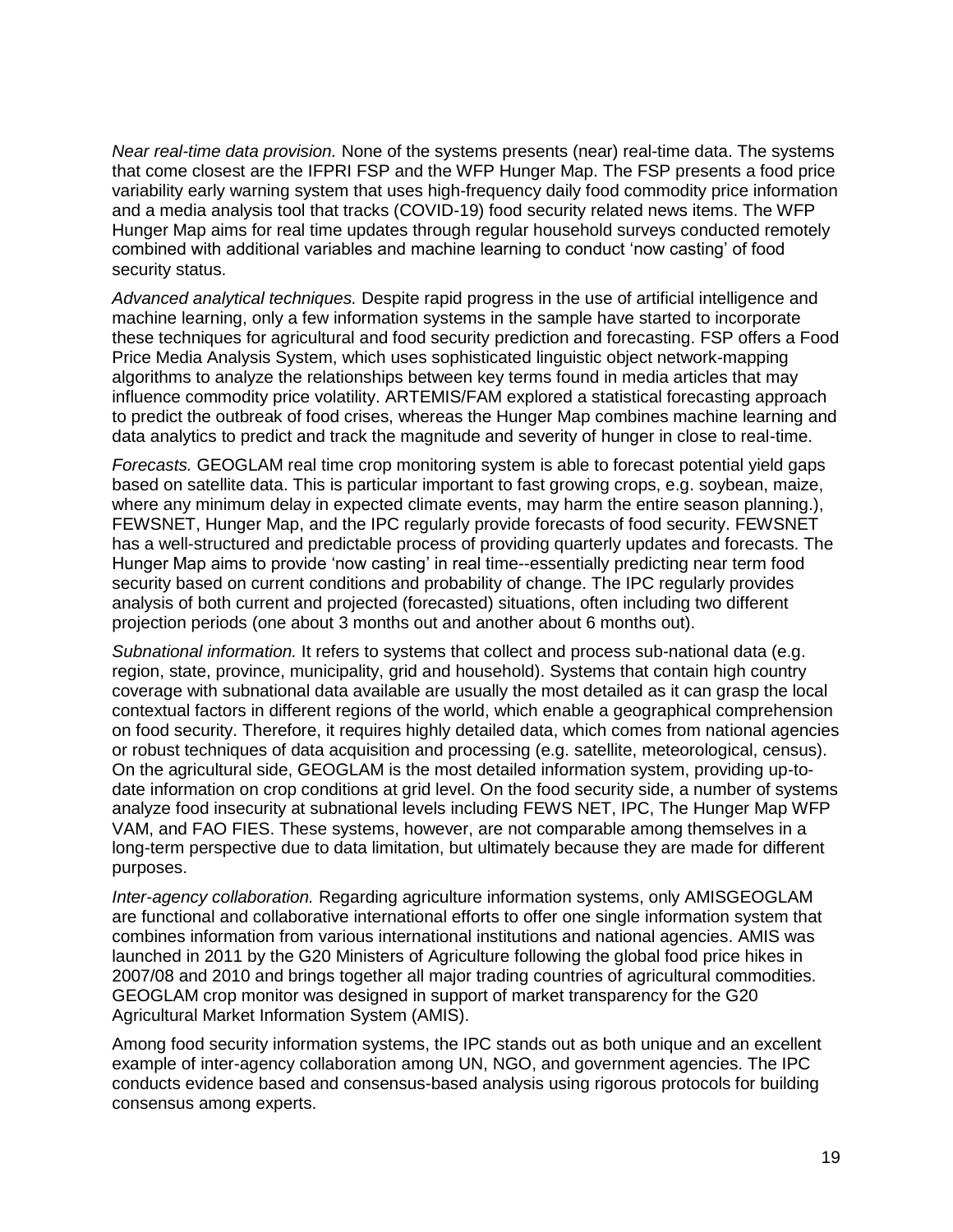# **4. Characteristics of Optimal/Model Food Security and Agriculture Monitoring Systems**

<span id="page-20-0"></span>Using the Integrated Food Security Phase Classification (IPC) analytical framework adopted by 15 global partner agencies (www.ipcinfo.org), the study presents the type and scope of actionable information (i.e. agricultural and food security components) that these global systems--in an ideal scenario--should be providing in a consistent manner. Moreover, global systems should also include (not necessarily all) cross-cutting features to ensure the provision of unbiased and transparent information, and in accordance with best scientific practices.

From a high level, global decision makers' perspective, there are desired characteristics that food security and agriculture information systems should have. For sure, given the vast complexity of both food and agriculture systems, there is a wide array of information that could be provided for decision support. However, listed below are core characteristics that global decision makers should be able to expect from these systems in order to inform both humanitarian and development interventions.

# **4.1. Model System: Agricultural Information Components**

<span id="page-20-1"></span>*Agricultural conditions monitoring.* A component that is able to assess current and near future availability of food, in particular key cereals such as maize, rice and wheat that make up a large part of the diet in many regions but also livestock and fishery. The tool must provide local, timely and accurate information on crop yield, livestock and fishery and conditions and operate as an early warning system to signal the potentially negative impact of climate shocks (e.g. droughts) and possibly also pests and social disturbances (e.g. emerging local conflicts) on local crop production. Key input for a crop conditions monitoring tool are high-resolution and (near) realtime meteorological data (e.g. precipitation, temperature and evapotranspiration), remote sensing (e.g. vegetation indices) and auxiliary information (e.g. national crop calendars) and modelling.<sup>4</sup>

*Food commodity price monitoring.* Large food price volatility is a major concern for explorers, importers, producers and consumers as it creates large uncertainty on income and expenditure. A food commodity price monitoring tool provides reliable and high-frequency price updates of major food commodities (e.g. maize, rice, wheat) prices in global markets as well as an assessment of its volatility. It can serve as an early warning system for unusual periods of excessive price variability that require timely response. Food commodity price data can be taken from commercial data providers (e.g. Bloomberg) and specialized international organizations (e.g. International Grains Council).

 $\overline{a}$ 

<sup>4</sup> Fritz, S. et al. (2019), A comparison of global agricultural monitoring systems and current gaps, Agricultural Systems, 168, 257-272, https://doi.org/10.1016/j.agsy.2018.05.010.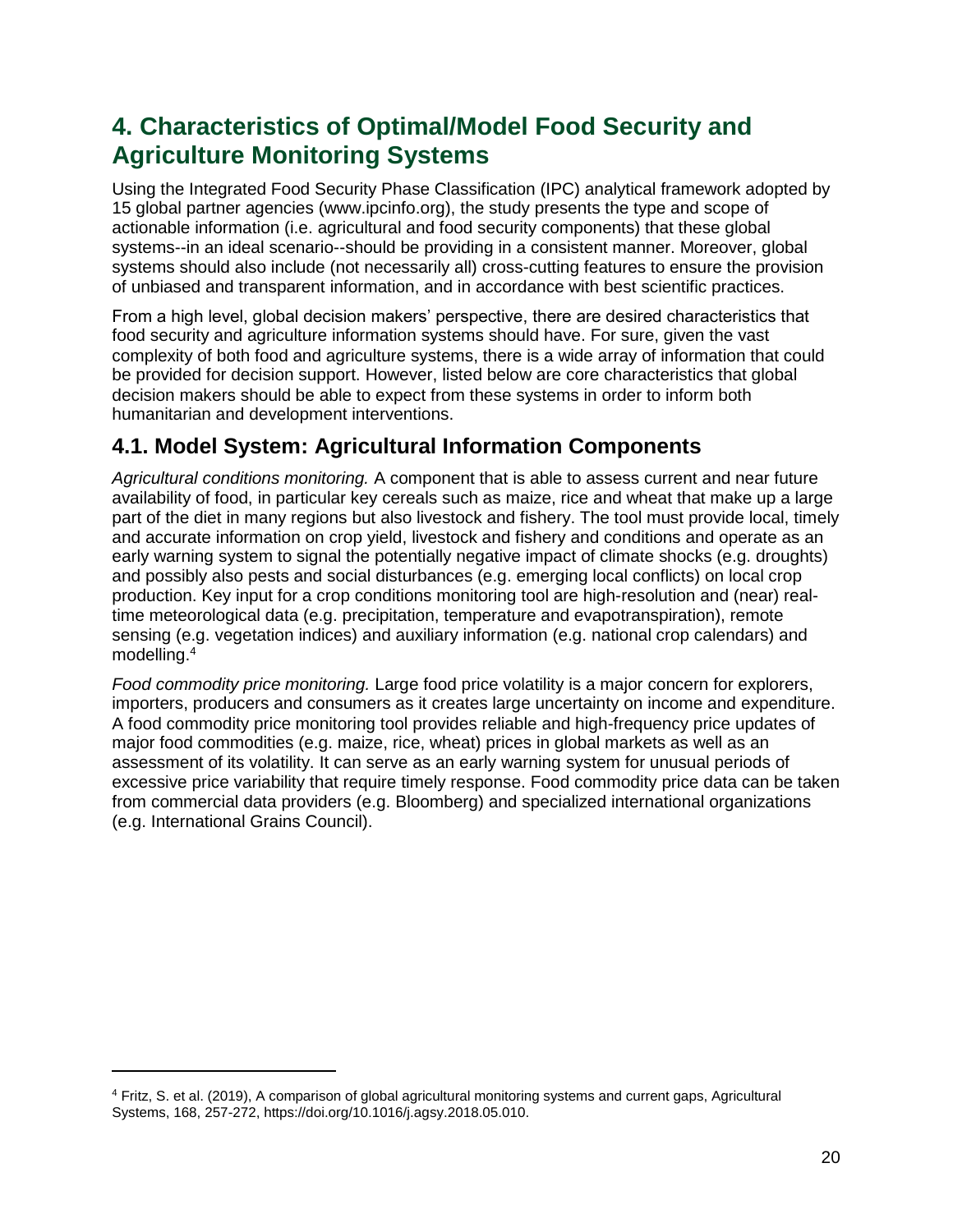<span id="page-21-0"></span>



#### **Source: IPC (2019), Technical Manual version 3.0, p.31, The Integrated Food Security Phase Classification (IPC) Global Partners and authors.**

*Local food price monitoring.* Food prices are an important determinant of food accessibility for the poor, who spend a large share of their income on food purchases and small-farmers, who receive a large part of their income from the sale of food crops. A local food price monitoring tool provides reliable information on local and national prices for a large number of crops that make up the local diet. Near real-term national food price data can sometimes be collected from national governments and information systems. The collection of local food price data requires the organization of local market surveys as recent data is mostly not available from standard statistical sources.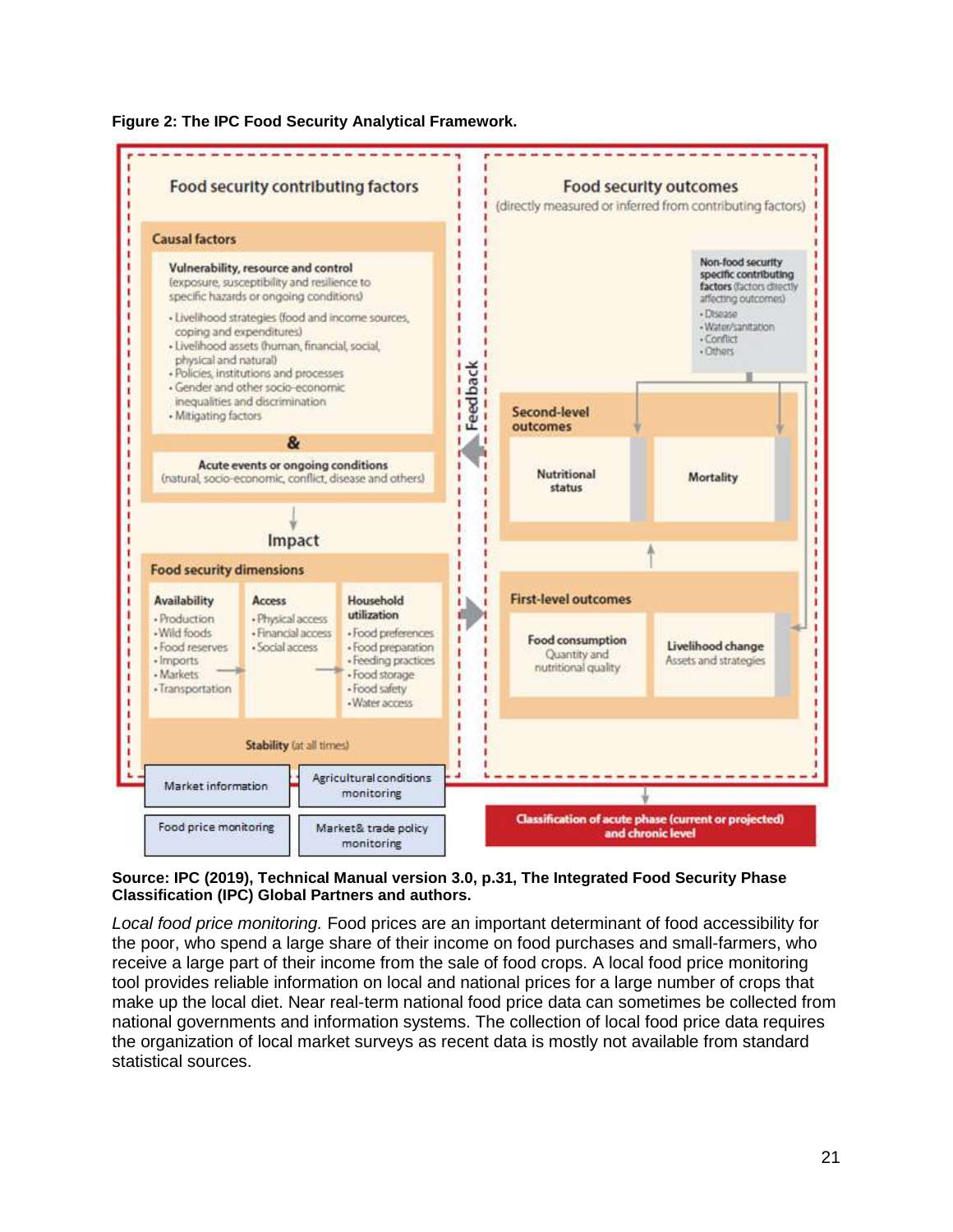*Market and trade information.* Information on production (e.g. planting and harvested area), consumption (for feed, food and fuel), stocks and trade of food commodities provide key information on potential food shortages as well as expected changes in food prices. Countrylevel data can typically be taken from national statistical offices or global databases maintained by international organizations. A market information component provides easy access to this type of information at the national and potentially the subnational level.

*Market and trade policy monitoring.* Market and trade policies affect local, national and sometimes even global markets potentially resulting in food price, fluctuations as well as changes in food supply and demand that can have a negative impact on food security. A market and trade policy monitoring tool, tracks major changes in national agricultural market policies (e.g. change in stocks, subsidies and minimum price) as well as trade policies (e.g. export bans and non-tariff barriers) related to food markets. It is complementary to collection of market and trade information but requires a different monitoring system as data is not easily available and often descriptive instead of quantitative.

# **4.2. Model System: Food Security Information Components**

<span id="page-22-0"></span>*Food Insecurity Vulnerability and Causes.* The ways in which people are vulnerable to food insecurity differs depending on a wide range of factors, such as livelihood systems, agroecological systems, socio economic dynamics, and many more. As well, direct causes of food insecurity can range from drought, cyclones, conflict, and many others. It is essential to understand these dynamics in order to inform development-oriented food security interventions and to establish systems that can provide early warning.

*Food Security Pillars*. The globally established pillars of food security include availability, access, utilization, and stability. Each of these is important for measuring, forecasting, and understanding the contributing factors of food insecure situations.

*Food Consumption and Livelihoods*. While food security is a complex and multifaceted phenomenon, it is most directly manifested in the quantity and quality of food consumed by individuals, which can vary according to gender, age, whether a woman is childbearing, and other dynamics. Quality is critical in terms of meeting micronutrient requirements for healthy lives. Oftentimes, food insecurity households will make tradeoffs with livelihoods, such as potentially engaging in negative coping strategies (e.g., withdrawing from school, being put at health risk via prostitution, selling capital assets, etc.). These can put households in a downward spiral and as such is a critical element of food security analysis.

*Nutrition and Mortality*. The anthropometric measuring of nutrition and mortality rates provides concrete evidence of food insecurity. As such these measures are important for triangulating the effects of food insecurity. However, nutrition and mortality can also have other causes than food insecurity (e.g., disease, conflict, etc.).

*Actionable Humanitarian and Development Information*. Humanitarian and development interventions need to be informed by basic information on acute and chronic food insecurity that should be a shared reality of all stakeholders, including questions of: How severe is the situation? How many people? Where are they? When? And Why? This basic set of information should be provided using globally accepted standards in order to ensure comparable results across countries and over time to be able to inform rational allocation of resources based on need and coherent strategies.

# **4.3. Model System: Cross Cutting Features**

<span id="page-22-1"></span>In addition to the specific features described above for agriculture and food security systems, there are a number of model system features that would ideally exist in both.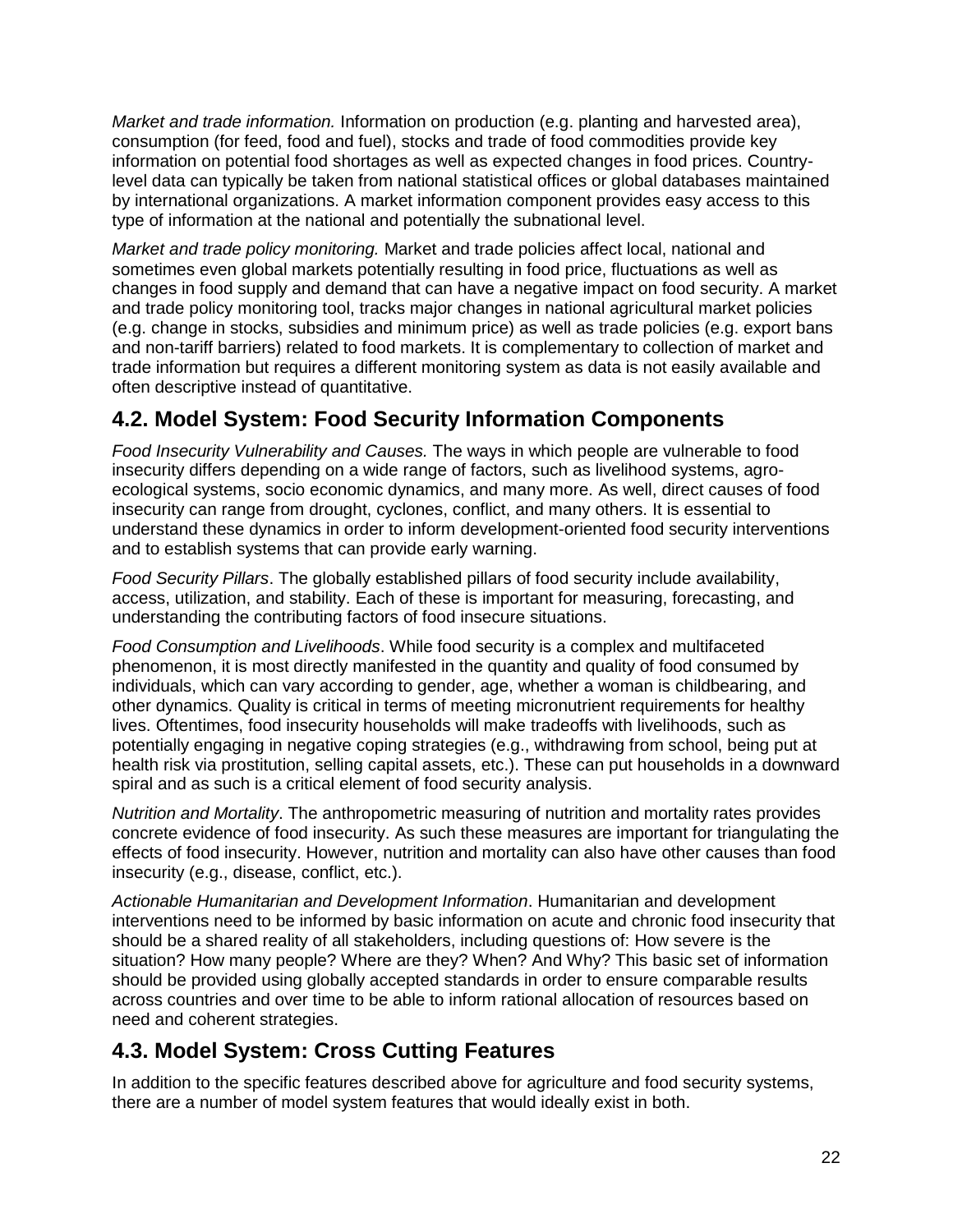*Country Coverage.* From a human rights perspective, all countries and localities experiencing acute or chronic food insecurity should be included in systems for addressing global food insecurity. Monitoring of agricultural markets requires global coverage, or at least that of most important importers and exporters as these are instrumental in driving global food commodity prices.

*API*. Global systems with Application Programming Interface (API) provide data access services without the direct intermediation of the web interface. The API facilitates and expands the data collection capabilities as well as readiness in exploratory data analysis.

*Bulk download*. Systems that present processed information should ideally offer bulk download options to provide data access for transparency and exploratory purposes.

*GUI*. Systems with a Graphical User Interface (GUI) are important to provide to the user a first interaction with the data or even to conduct quick analysis prior to the data acquisition.

*Reports/bulletins*. Reports and bulletins represent a more detailed data analysis offered by the system. These documents are usually characterized by their high temporal frequency (e.g. monthly, quarterly) and they may also include the causal analysis of the data.

*Generate primary data*. Systems that conduct the survey and coordinate the data collection. In addition, systems that gather all the data that are readily available, pre-process (i.e. organize, clean) and re-distribute.

*Collection of household information*. Systems that set the protocol for collecting household data. Usually, these surveys are organized in cooperation with national offices, which are responsible to define the sampling size and conduct the interviews.

*Indicators based on international standards*. Global systems that use methods and present indicators that are widely accepted by the society and the broad scientific community.

*Near real-time data provision*. Systems that offer data and tools for monitoring agriculture and food security indexes. Depending on the type of information, the near real time data provision can vary from hourly basis to quarterly basis.

*Forecasts*. Systems that provide early warnings for different food system components. From meteorological alerts impacting the food availability in the medium term to local disruptions (e.g. civil war, COVID-19 social distancing measures) that affect access to food in the short term.

*Subnational information*. Systems that contain information at sub-national level are able to provide a more detailed comprehension of the local contextual factors that lead to food (in)security in a given country.

*Advanced analytical approaches (e.g. AI and machine learning)*. Systems that are able to collect, harmonize and process large amounts of multi-thematic data (e.g. from different food system dimensions) in order to predict or classify a given key attribute (e.g. levels of food insecurity).

*National government ownership*. Global systems that are resulted from multilateral cooperation among different countries or global systems that are simply owned by a specific country.

*Inter-agency collaboration*. Global systems that are resulted from multilateral efforts from international agencies without direct interference from national governments.

*Private sector engagement*. Global systems that require direct (financial and technical) support from private companies to keep the system in operation.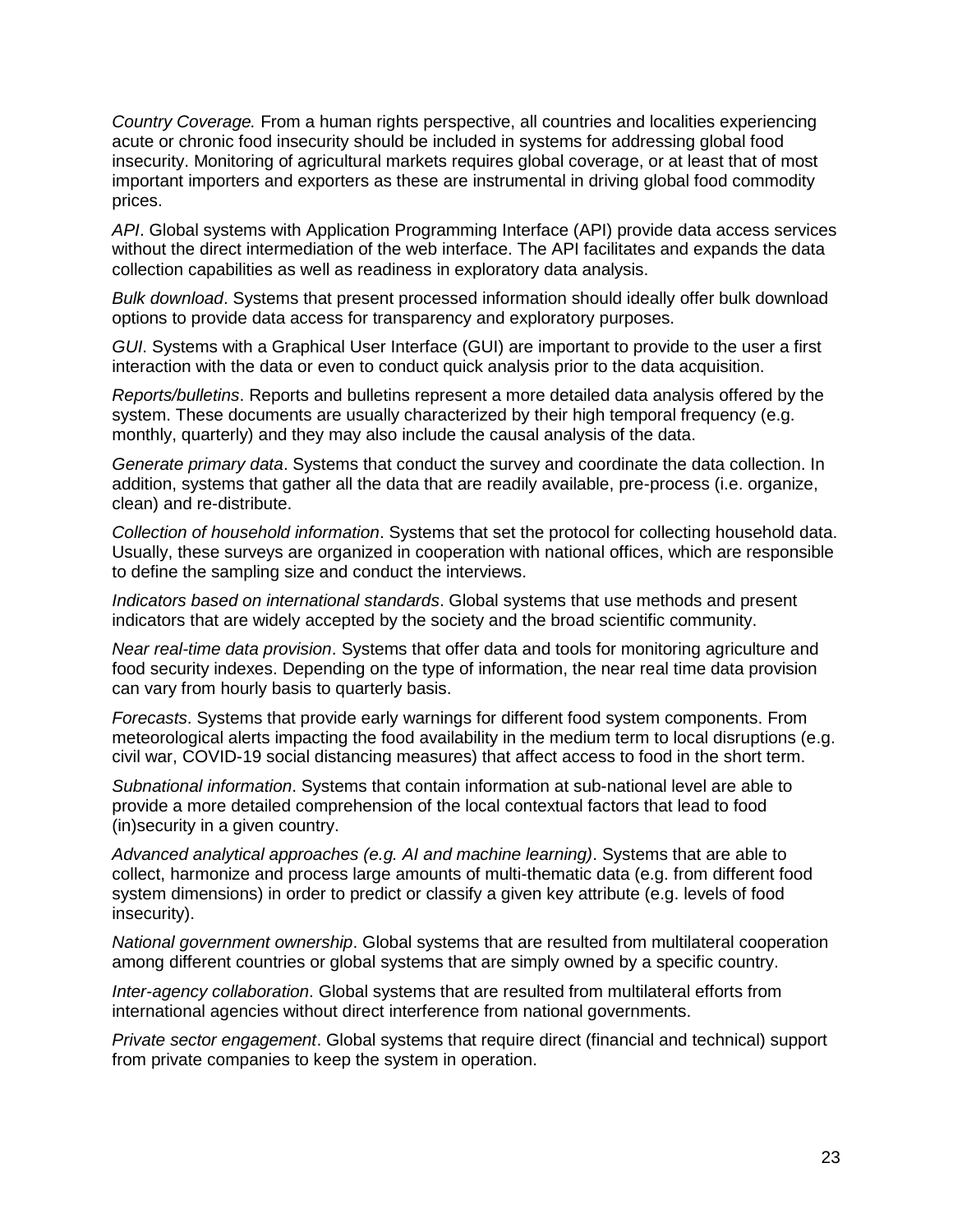### **4.4. Summary Features of a Model System**

While the above sections specify a number of key features that should be present in a model food security and agriculture systems, below is a basic summary of what's needed:

- <span id="page-24-0"></span>• Seasonal analysis of agriculture production for crops, livestock and fisheries--and how that will affect food security.
- Monitoring of (inter)national food markets, including food supply, demand, trade, prices and policies.
- Near real-time monitoring and analysis of acute and chronic food insecurity that generates core and essential information for decision support, including:
	- − How Severe? The severity of the situation

 $\overline{a}$ 

- − How Many? Estimates of populations in need
- − When? Current and forecasted analysis; updated regularly and frequently
- − Where? Location of people experiencing food insecurity, ideally at administrative level 2 or lower.
- − Why? Identification of main drivers and causes
- − Who? Identification of characteristics of most affected
- Link the information on current status and early warning to anticipatory actions, based on the nature and severity of the situation.
- The geographic scale to cover any country of concern in the world
- The rigor and standards of a globally accepted reference system and standards for classifying food insecurity.
- Analysis built on objective, data-driven evidence including multiple aspects of food security.
- Multi-stakeholder consensus from the international community, and including national governments, that provides a single trusted source of core information about the nature and severity of food insecurity
- Related to the previous point, a model system, while aiming to be inclusive and consensus based with national governments, also needs safeguards to ensure unbiased analysis in highly politically contentious situations. As a member of the IPC Famine Review Committee, one author of this report can directly attest to the political pressure food security analysts can experience in highly charged situations such as the recent 'Famine Likely' classification for Pibor County in South Sudan. A thorough examination of the political economy of food security analysis can be found in a study titled "The Politics of Information and Analysis in Famines and Extreme Emergencies"<sup>5</sup>.
- A model system would build on considerable investments already made and competencies of existing information systems rather than reinventing and duplicating accomplishments already achieved by successful systems.

Currently none of the systems reviewed in this study meet the characteristics of a model system. For food security analysis, three systems stand out as providing the most valuable information for decision support: WFP VAM/Hunger Map, FEWSNET, and IPC. That said, each has its own deficiencies. For WFP's Hunger Map, key deficiencies include reliance on a limited number of

<sup>5</sup> Maxwell and Hailey. *The Politics of Information and Analysis in Famines and Extreme Emergencies*. April 2020. Feinstein International Center of Tufts University.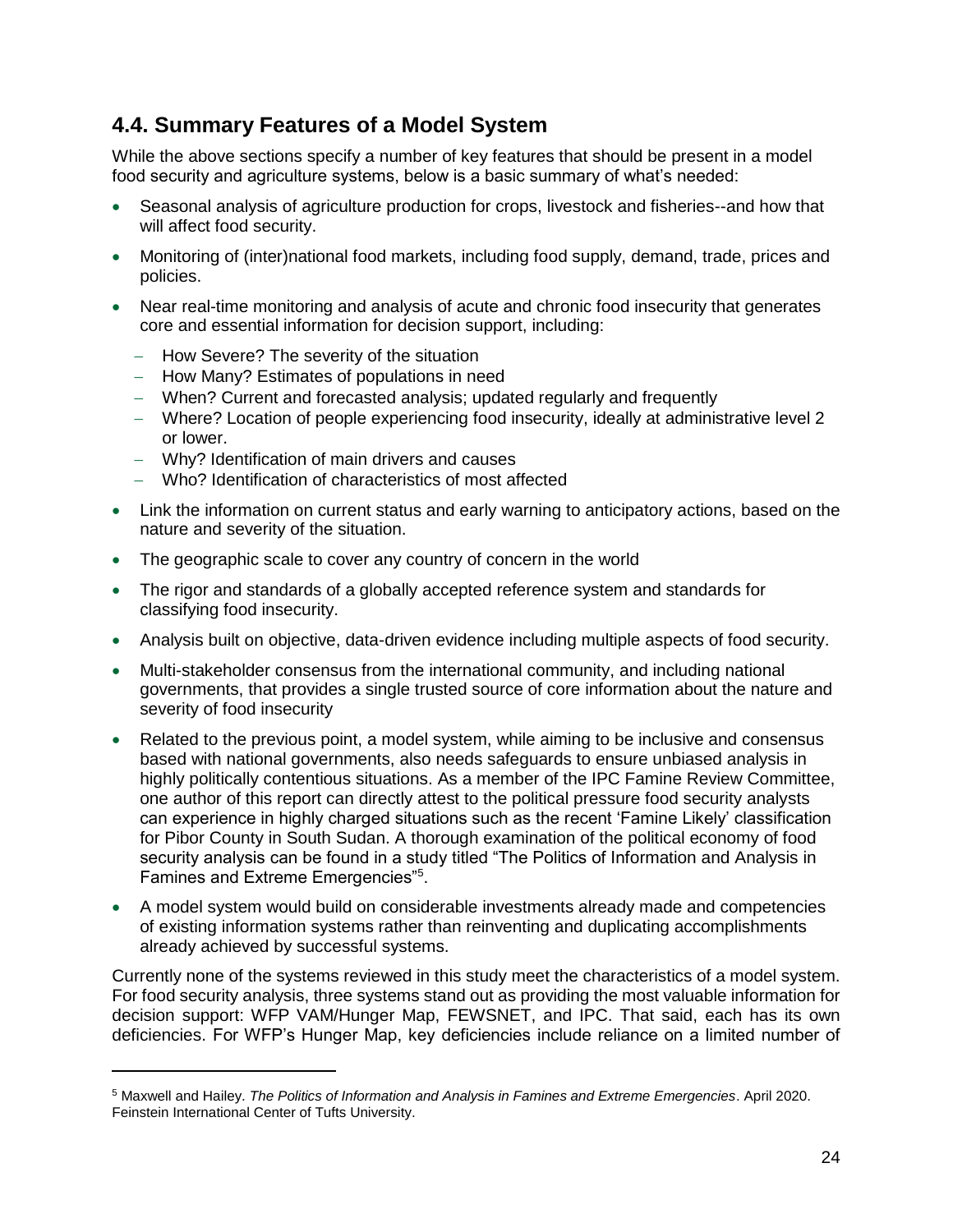indicators, not based on globally comparable international standards, and not based on multistakeholder consensus. For FEWSNET, key deficiencies include not being based on multistakeholder consensus and limited geographic coverage. And for IPC, key deficiencies include limited geographic coverage and unreliable frequency of updates for forecasts.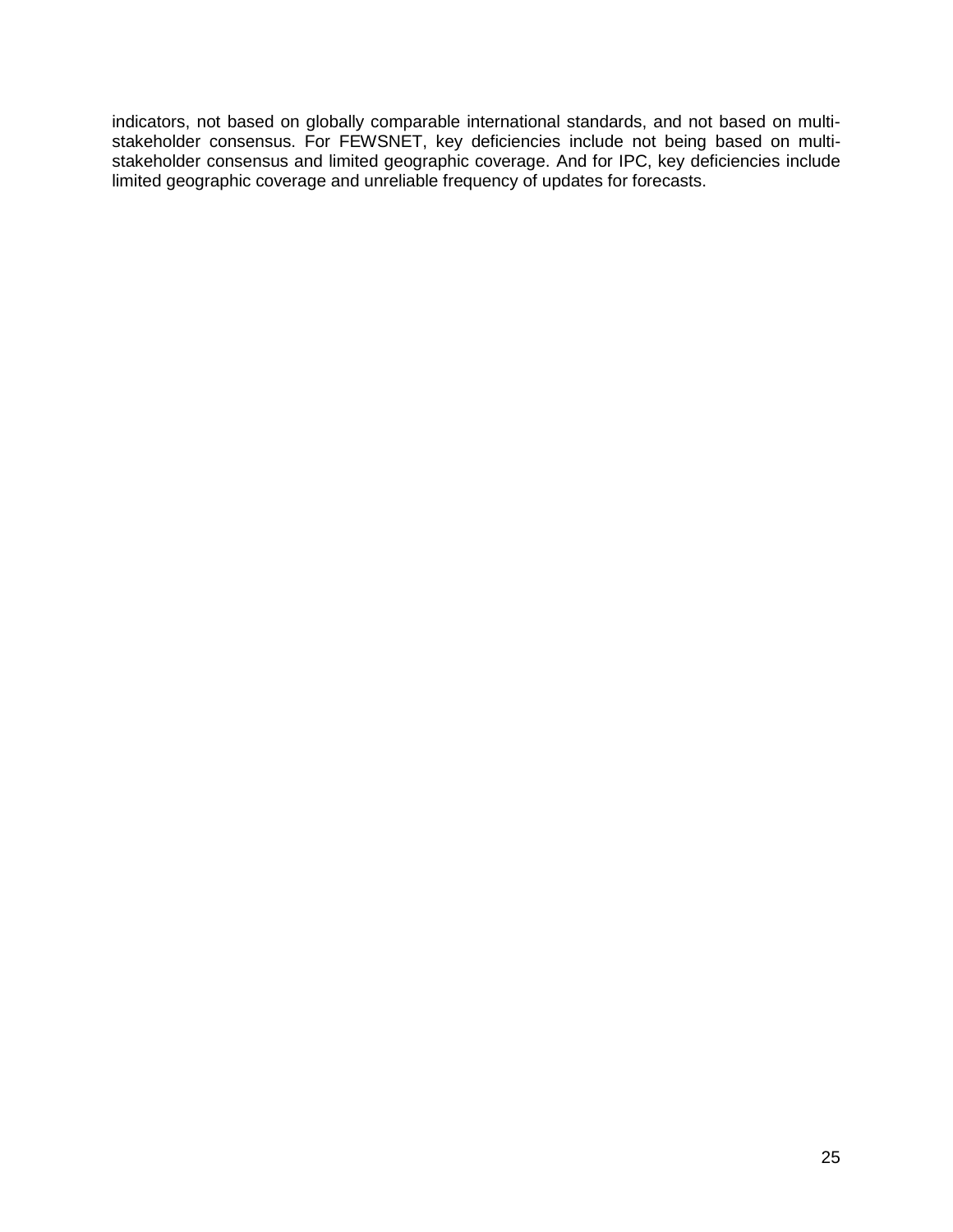# **5. Key Opportunities**

<span id="page-26-0"></span>When examined collectively, significant progress has been made in food security and agriculture information systems, with examples of best practices clearly evident in various systems. The challenge is that despite all of these advances, global decision makers still do not have the core information required to address acute and chronic food insecurity. This study identified critical gaps and also redundancies that are not only inefficient uses of global resources, but also can create confusion with multiple and sometimes conflicting analyses. This can lead to further delays in urgent humanitarian responses and uncoordinated interventions.

As such, the study identified opportunities to make better use of global information systems by linking them up more explicitly to share data, bring models together, and conduct joint analysis. This is not about 'reinventing the wheel', rather it's about rationalizing existing expertise and investments. However, this would require willingness of agencies which can sometimes be resistant to collaboration and sharing of data and knowledge.

#### **Opportunity 1: Establish inter-agency networks and collaborations**

The most glaring opportunity is to make the best out of existing investments and progress by various systems and create a network whereby these systems can link up and share data and conduct joint analysis in a more systematic manner – ensuring all countries are covered and that the results are based on consensus and can be trusted. A good example of such global collaboration can be found with the SDG information management protocols whereby various agencies are designated 'custodians' of vital datasets needed for SDG tracking, with one organization having the mandate to maintain and manage the portal (in the case of the SDGs the UN Statistical Commission has this designation, see Box 1 for further details) that provides access to all combined information.

This type of model could readily be adapted for food security and agriculture systems, albeit with different datasets, agencies and coordination. It would include GEOGLAM and AMIS, which are already internationally recognized and endorsed inter-agency collaborations, as key 'custodians' to provide agricultural information, in particular crop and agricultural market monitoring, as well as a range of other institutions that would provide other essential information components of a comprehensive global food security monitoring system. A system of custodian organizations with clear mandates to specialize in the provision of certain information will contribute to reducing the extensive overlap that exists in nearly all agricultural and food security information components.

Ideally, a multi-partner institution would be given the mandate to collaborate with multiple partners and operate as an official hub and function as an information aggregator for all food security information. At the moment, the landscape of agricultural and food monitoring systems contains a number of systems (e.g. FAO HiH, JRC DataM-CD, FAO CountryStat, FSIN) that operate similarly, although not always with a unique food security focus, by combining information from primary data providers into a new system. Having multiple information aggregator-type systems leads to confusion as they might be regarded as competing sources of agricultural and food security information, while they may in fact display the same information. It also leads to fragmentation of scarce funding resources in a plethora of systems that are difficult to maintain and easily might become outdated. It would be more efficient to invest in subsystems that specialize in providing one component of a food security system, which submit key indicators to a hub that combines, reshapes and visualizes all data so that it can be easily used by decision makers, analysts and other stakeholders.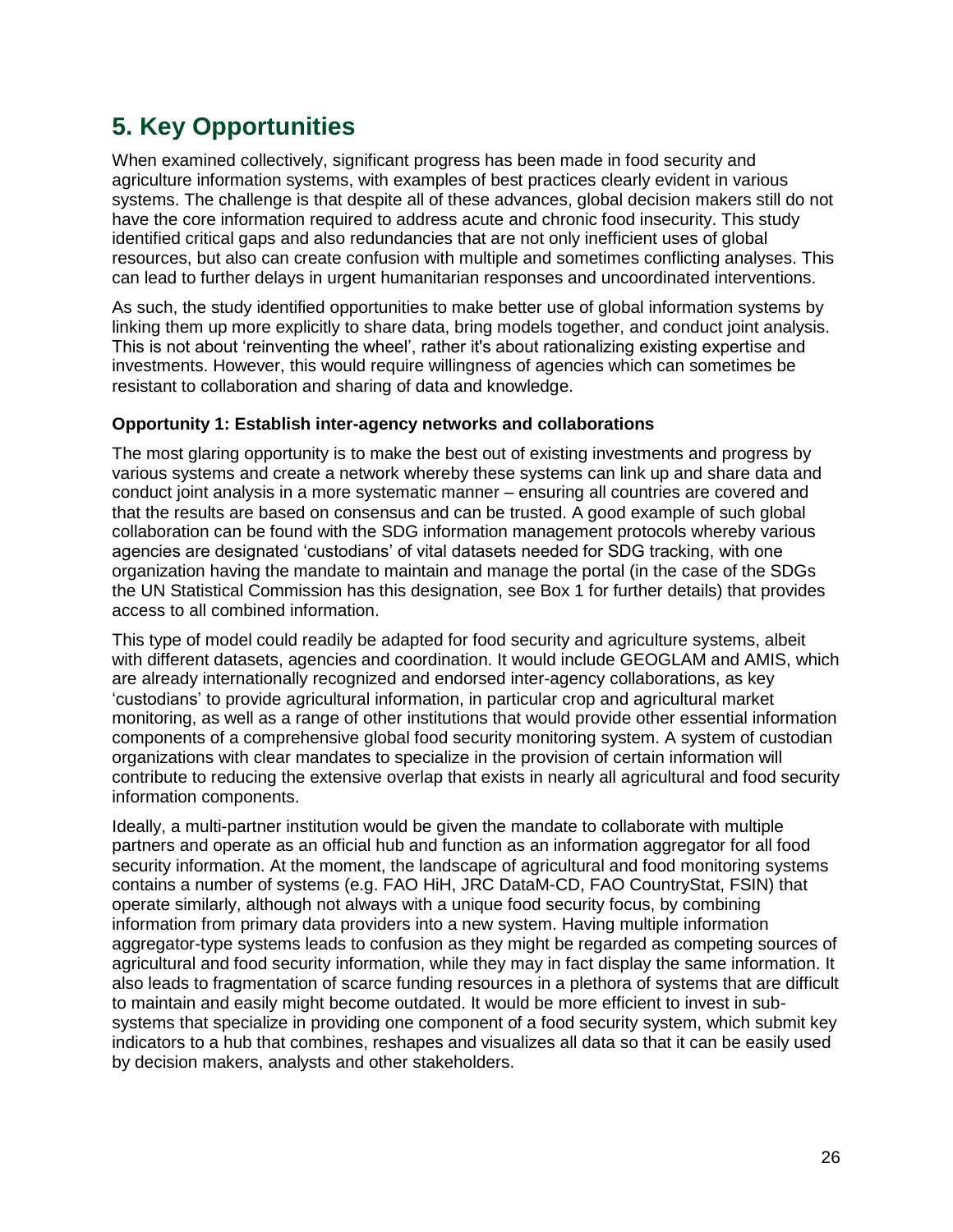#### **Box 1: Institutional design to monitor the Sustainable Development Goals (SDGs)**

The United Nations Statistical Commission (UNSD) created the Inter-agency and Expert Group on SDG Indicators (IAEG-SDGs) to develop and implement a global monitoring framework to track progress towards the 17 SDGs. The global indicator framework is contained in the Resolution adopted by the General Assembly on Work of the Statistical Commission pertaining to the 2030 Agenda for Sustainable Development (A/RES/71/313). The IAEG-SDGs is composed of Member States and including regional and international agencies as observers.

To coordinate the SDG monitoring, a lead specialist agency or 'custodian', an United Nations body or other international organization, was appointed, who is responsible for compiling and verifying country data to produce over 200 SDG indicators and submitting the data to the UNSD. Custodians are permitted to publish the country data in their own databases and use it for thematic reporting. They are also responsible for developing international standards, recommending methodologies for monitoring and strengthening national monitoring and reporting capacity. All final data to be submitted to UNSD will first be validated and approved by countries. The UNSD makes country data, regional and global aggregates and meta data available on the SDG Indicators Global Database, which also provides the data for the Secretary-General's annual report on "Progress towards the Sustainable Development Goals".

Source: [https://unstats.un.org,](https://unstats.un.org/) <https://www.sdg6monitoring.org/>

### **Opportunity 2: Shift from agency-owned silos to a global public good**

In line with Opportunity #1, there is a clear opportunity to rethink how information systems have been established over the years, which has typically been led by a particular agency and oftentimes in silos without explicit and strategic connections to other information systems in order to enhance complementarity and reduce redundancy. For sure, any improvements in the global systems will require considerations of political economy and the tendency of agencies and organizations to develop systems that work for their specific needs. What the world needs, however, is a global public good that provides vital food security and agriculture information for all countries of concern in near real time, with the scientific rigor and consensus that can be trusted for decision support. To achieve this and overcome agency resistance, a clear opportunity exists to establish a global mandate for these information systems to have the commitment and funding required to achieve the SDG 2 goal of ending hunger.

#### **Opportunity 3: Increase the use of advanced analytical approaches and technologies and collaborate with the private sector.**

The era of the digital transformation is affecting all aspects of society, and food security and agricultural systems stand to benefit greatly through increased use of technologies such as AI, machine learning, big data and others.

A key enabler of the opportunity to network up these systems will be the digitization of data and advanced technologies, including APIs, artificial intelligence, machine learning, big data, and others. The world is dramatically transforming in this era of exponential technological change. It is imperative that the food and agriculture information systems build on these advances to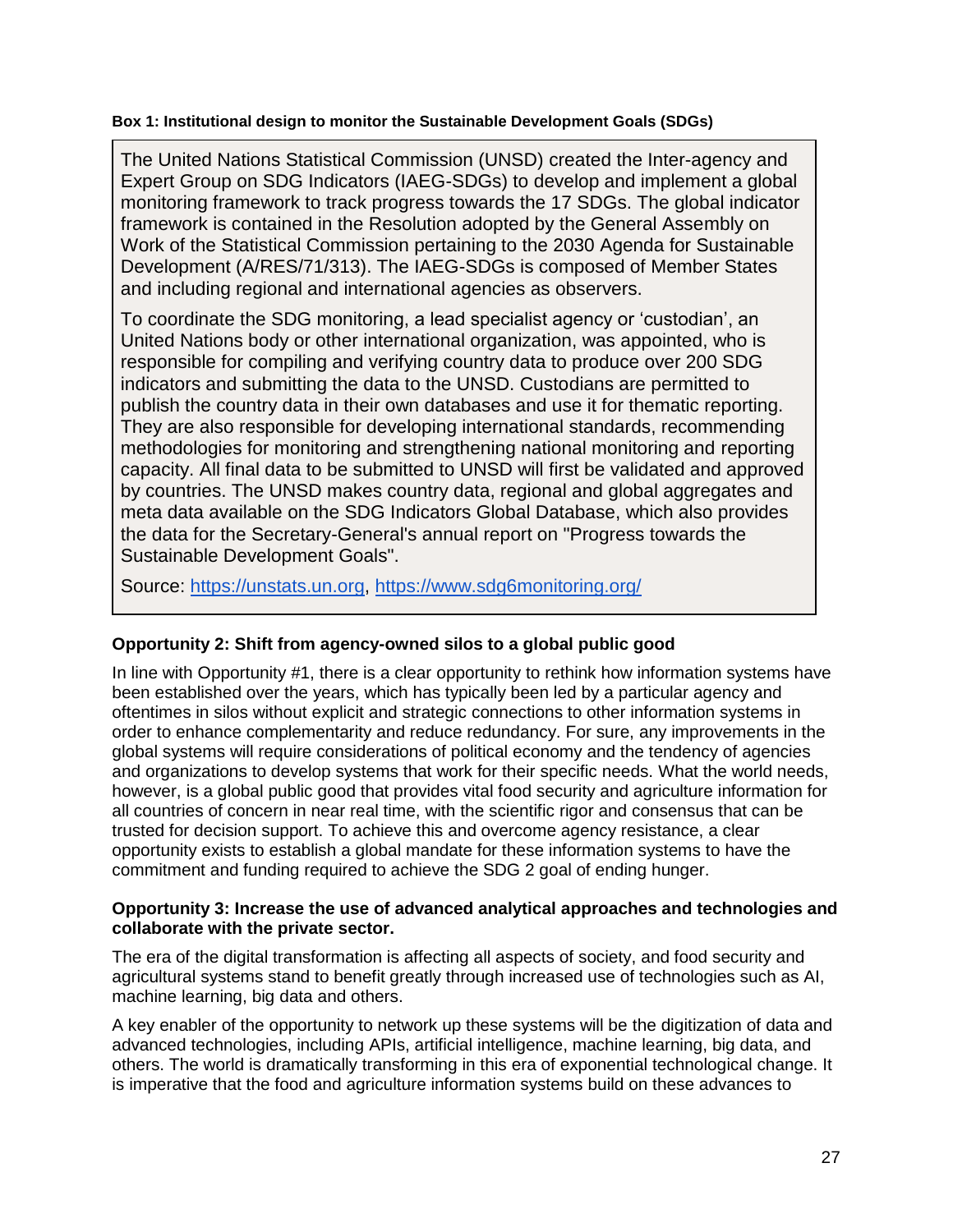improve the forecasting of key indicators and deal with missing data (e.g. lack of householdlevel and subnational data).

That said, a common mistake with technology innovation is to develop 'solutions looking for a problem', rather than careful analysis of what problems need to be solved and how technologies can (or cannot) add value.

The World Bank's FAM/ARTEMIS effort to use AI and machine learning to forecast food insecurity is illustrative of the effort to use advanced technologies. At the outset of the ARTEMIS project several years ago, the World Bank boldly stated that AI would be the solution for global food security monitoring, without first conducting a careful review of the current status, successes, and challenges of food security information systems. This was a case of technology being the answer with the question yet to be understood. The ARTEMIS project concluded in 2020 without delivering on the promised results of reliable food security forecasting. That said, clearly the longer term vision of the World Bank is correct that AI and machine learning will eventually be able to produce reliable and scalable results. Thus, such bold initiatives to leverage advanced technologies should not be brushed aside, but rather carefully learned from and built upon.

Historically, however, development agencies have not typically been at the cutting edge of technological development. Rather, the private sector tends to lead in the development of advanced technologies and innovation.

A clear opportunity exists for increased collaboration with private sector actors such as technology companies and data providers for improved food security and agricultural analysis. The Hunger Map (with its collaboration with Alibaba), FAO (with its collaboration with Gallup), and the IPC (with its use of Artificial Swarm Intelligence and collaboration with Unanimous AI) are good examples of the value of partnering with the private sector.

A critical challenge of collaborating with the private sector, however, is to not mirror the fragmentation of agency-based information systems with the fragmentation of private sector companies and technologies. The private sector, with all its strengths, is motivated by financial incentives which may hinder collaborative and integrated approaches to creating a public good.

### **Opportunity 4: Link Better with regional and national systems**

 $\overline{a}$ 

Although this review of global food security and agriculture information systems was primarily focused on global systems, there exists a tremendous wealth of data and analysis from national and regional governmental systems.<sup>6</sup> These systems normally contain subnational level data with high temporal frequency and should not be seen as overlapping with global systems. Therefore, there is a great opportunity to better link these systems for a more holistic analysis, and one that builds from national and regional governmental capacities. This could represent a win-win integration by adding importance to the regional/national systems while they provide more accurate data to global systems.

In most regions of the world there exists regional bodies (e.g., IGAD, CILLS, ICPAC etc.) that are actively developing standards and systems for food security and agriculture monitoring. Linking to these systems can be a strategic way to help build governmental capacities and foster ownership of analysis among key governmental decision makers.

<sup>6</sup> Daniel Maxwell et. al. *Early Warning and Early Action for Increased Resilience of Livelihoods in IGAD Region*. March 2021. Feinstein International Center of Tufts University.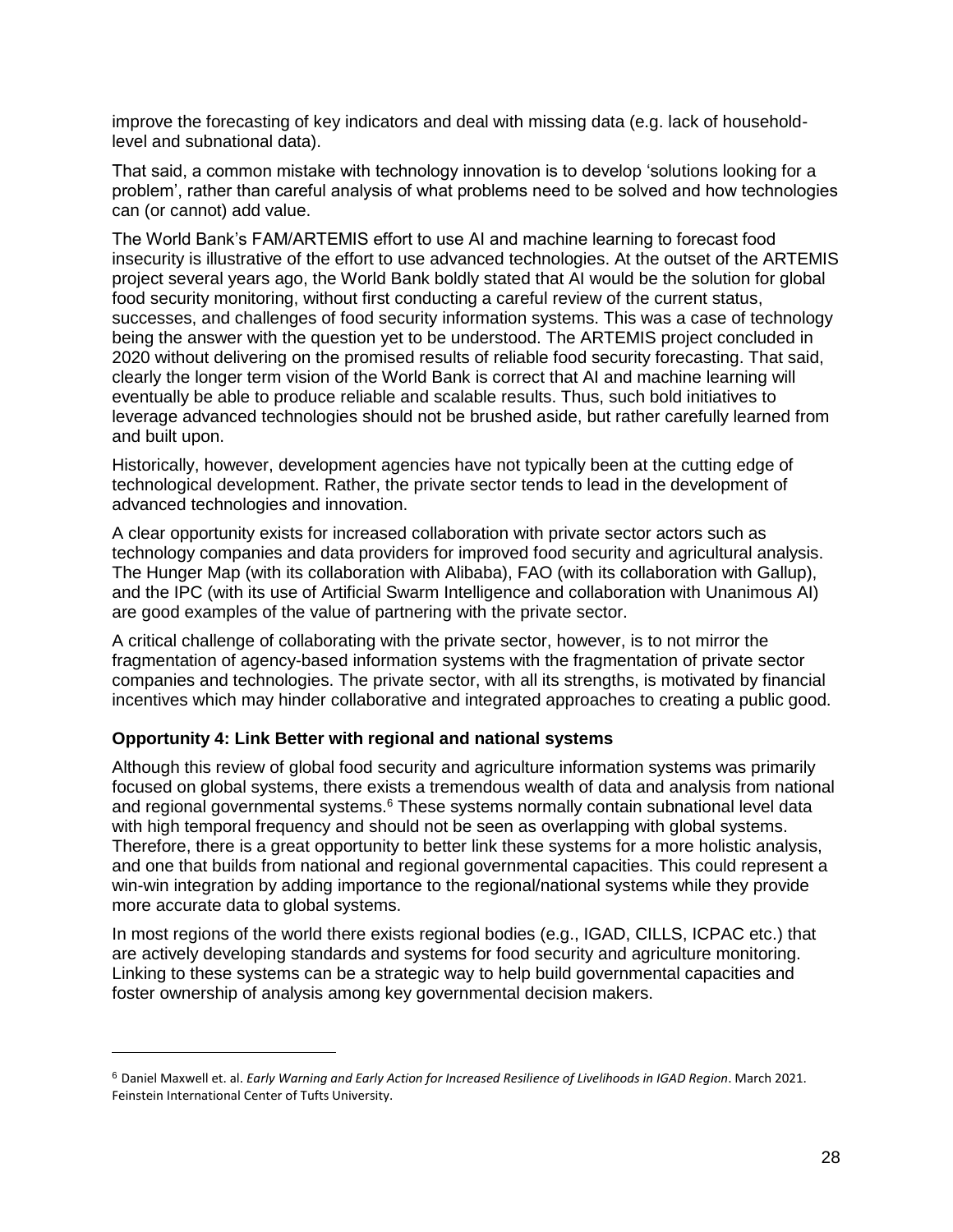#### **Opportunity 5: Address critical data weaknesses**

Two critical data gaps exist for food security analysis to be timely and reliable: mortality data and conflict data. These become particularly vital for food security analysis in some of the most severe situations that border on famine (e.g., South Sudan, Tigray, Yemen, North Korea, and others). Indeed, the biggest hindrance to conducting famine analysis in recent years has been the lack of mortality data and conflict analysis. Strategies to address these gaps can include: 1) political pressure to assure humanitarian access and human rights, 2) increased funding for agencies or private companies to collect data, and 3) leveraging technology innovations to improve data collection (e.g., with high resolution satellite imagery, artificial intelligence for facial image analysis of malnutrition, social media scraping, and others).

#### **Opportunity 6: Make better linkages between chronic and acute food insecurity**

Achieving SDG 2 can only be accomplished by addressing both chronic and acute food insecurity. As such, the food security and agriculture information systems also need to make distinctions between acute and chronic food insecurity, and what types of interventions could be implemented to address both. Furthermore, the strategic analysis of chronic and acute food insecurity should be conducted in a manner that can inform the type of humanitarian responses that are best suited to support longer term developmental agendas. And likewise, developmental interventions should be done in a manner that reduces population vulnerabilities to shocks/hazards that can dramatically undermine investments in long term development.

In addition to the IPC acute food insecurity and nutrition classification systems, the IPC also has a chronic food insecurity classification system. That said, IPC chronic food insecurity analysis has only been rolled out in a limited number of countries to date. This is due to a mix of prioritization, technical development to ensure efficient processes, and clear linkages with decision making. The IPC Global Support Unit is currently commissioning a study on ways to improve the chronic analysis and expects to 're-launch' IPC for chronic later this year.

#### **Opportunity 7: Rationalize donor financing of information systems to be more strategic**

Donor financing of information systems has historically been agency driven and not strategically designed to solve the global information needs for ending hunger. In short, it has been a supply side and opportunistic approach, rather than a demand driven and strategic approach. This tendency not only misses the mark to ensure the world has vital information to end hunger, but it is also financially inefficient in that it creates redundancies and is not strategically designed to complement investments in various components of agriculture and food security information systems. A tremendous opportunity exists to shift from single donor-based initiatives financing single agency-based initiatives towards a strategic approach that can meet the specifications of the model systems described above.

Together with the opportunities listed above, there are a number of risks of developing a common public good approach that should be considered, namely:

- Risk of one agency gaining too much power if a common hub approach is developed. This can be mitigated by advocating a multi-agency institutional and governance structure (e.g. the IPC)
- Risk of 'group think' if there is a 'single trusted source of information' that can contain systemic biases and actually lead to erroneous analysis, albeit analysis that may 'feel right' by the agencies involved but does not reflect the reality of the most vulnerable people. This can be mitigated by always encouraging the expression of dissenting opinions by agencies involved in consensus-based processes.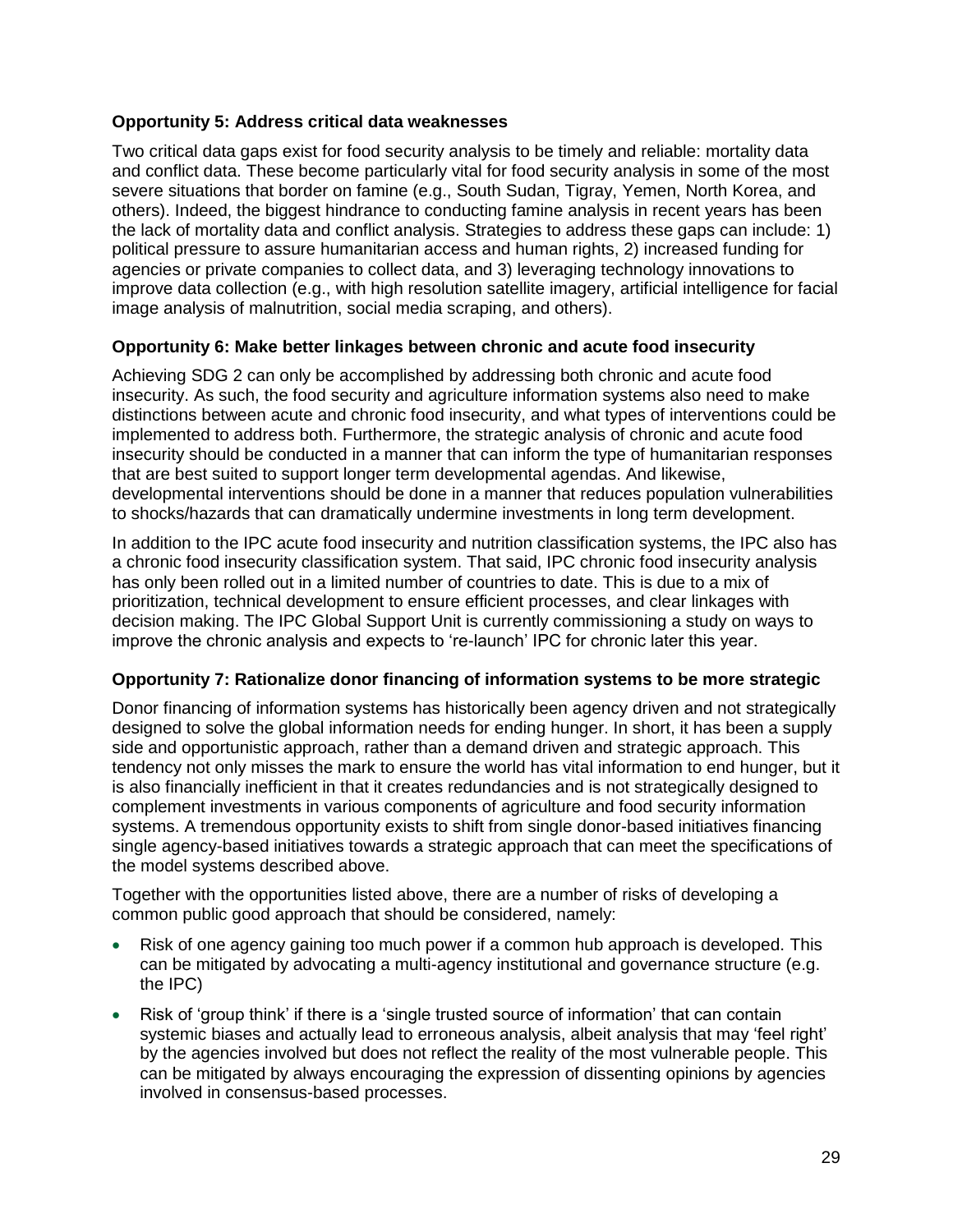- Risk of time inefficiency by having a consensus-based process that requires the inputs of multiple stakeholders. This can be mitigated by developing clear and efficient protocols for information sharing and procedures to generate consensus-based analysis.
- Risk of stifling innovation in a world that is rapidly evolving with advanced technologies. This can be mitigated by developing a system that is technology agnostic and can readily incorporate advancements in technologies and emerging data sources.
- Risk of political interference in a 'single trusted source' where there is a concentration of information power. This can be mitigated by ensuring technical neutrality and a global mandate is provided (for example, the type provided to Special Envoys in highly contested and sensitive situations) that supersedes political interference.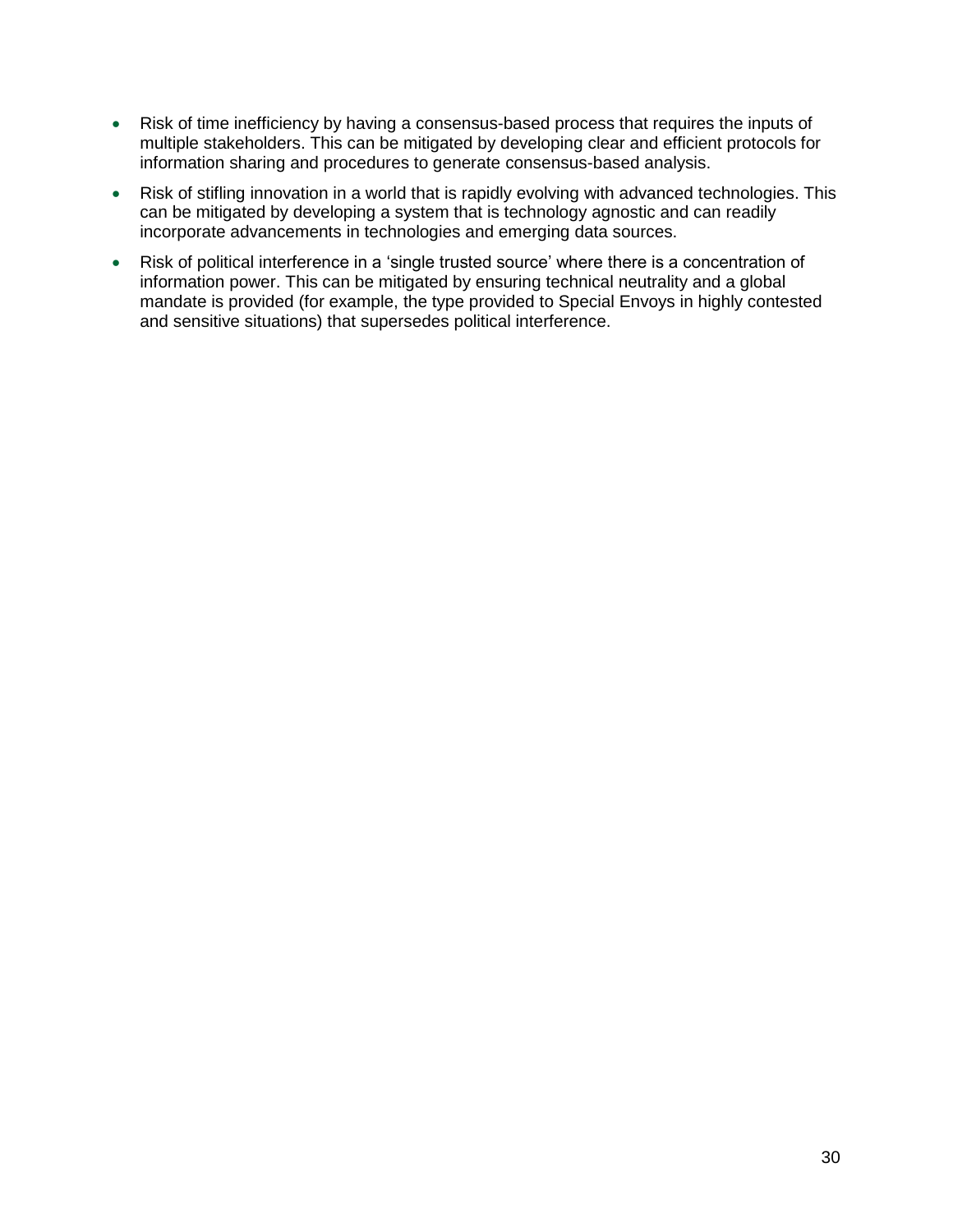# **6. Conclusions and Recommendations**

<span id="page-31-0"></span>Despite the tremendous investments and progress of food security and agriculture information systems over the past decades, the world is still lacking a single trusted source of information to inform both humanitarian and development interventions. Critical gaps exist to include all countries of concern with timely analysis of current and forecasted conditions, including severity, numbers, location, and causes to inform strategic planning.

The time has come for leading food security and agriculture agencies to think about building a global public good – not merely an agency-based initiative – that can provide core information on the world's food insecure people. The SDG model of custodians provides an example of how that can be done. Similar to the SDG model, this would require a global mandate to build a global public good for food security monitoring and analysis. As well, incentive structures need to be developed to promote collaboration among agencies and governments.

Key recommendations for consideration by global donors include:

**Recommendation #1: Develop a common vision for a global public good that can deliver core and essential information required to achieve SDG 2**. A next step could be to create a high-level working group of funders and representatives of international institutions to agree on the structure and functions of the model system.

**Recommendation #2: Rationalize donor financing for agriculture and food security information systems to be more strategic, sustained, efficient, and effective towards creating a global public good that can deliver core and essential information. And conversely, it is recommended that donors stop financing systems in an ad hoc and fragmented manner, which creates redundancies, inefficiencies, and critical information gaps.** The upcoming G7 meeting is a perfect opportunity to launch a new vision on how donors can work together for strategic financing and institutional lobbying.

**Recommendation #3: Leverage the influence of the international donor community to lobby for a global institutional mandate and structure for a public good (such as the SDG custodial model) that can provide core and essential agriculture and food security information.** A next step can include identification of the appropriate 'source' of the global mandate (e.g., from the United Nations), and to lobby for a formal charter to be issued to create or endorse such a body.

**Recommendation #4**: **Leverage donor influence with agencies implementing information systems to commit to data sharing and interoperability, and in particular to link to existing platforms that are already integrating information from various systems to provide a single trusted source of food security and agriculture analysis (e.g., AMIS, GEOGLAM and IPC).** A next step would be to develop a joint communique from donor agencies to information system agencies outlining this vision and priority.

**Recommendation #5: Commission a study that conducts a critical evaluation of the costs and benefits of the existing systems, eventually resulting in the selection and support of a limited number of specialized and integrated systems.** A next step would be to agree on the terms of reference for such a study and inform leading information system agencies of the process and request their full collaboration and sharing of financial and other information.

**Recommendation #6: Finance efforts to develop systems and analyze not just acute food insecurity, but chronic food insecurity as well; and to make stronger linkages between acute crises and their underlying/structural causes which can inform developmentoriented interventions in agriculture, policy, and economic growth.** A next step would be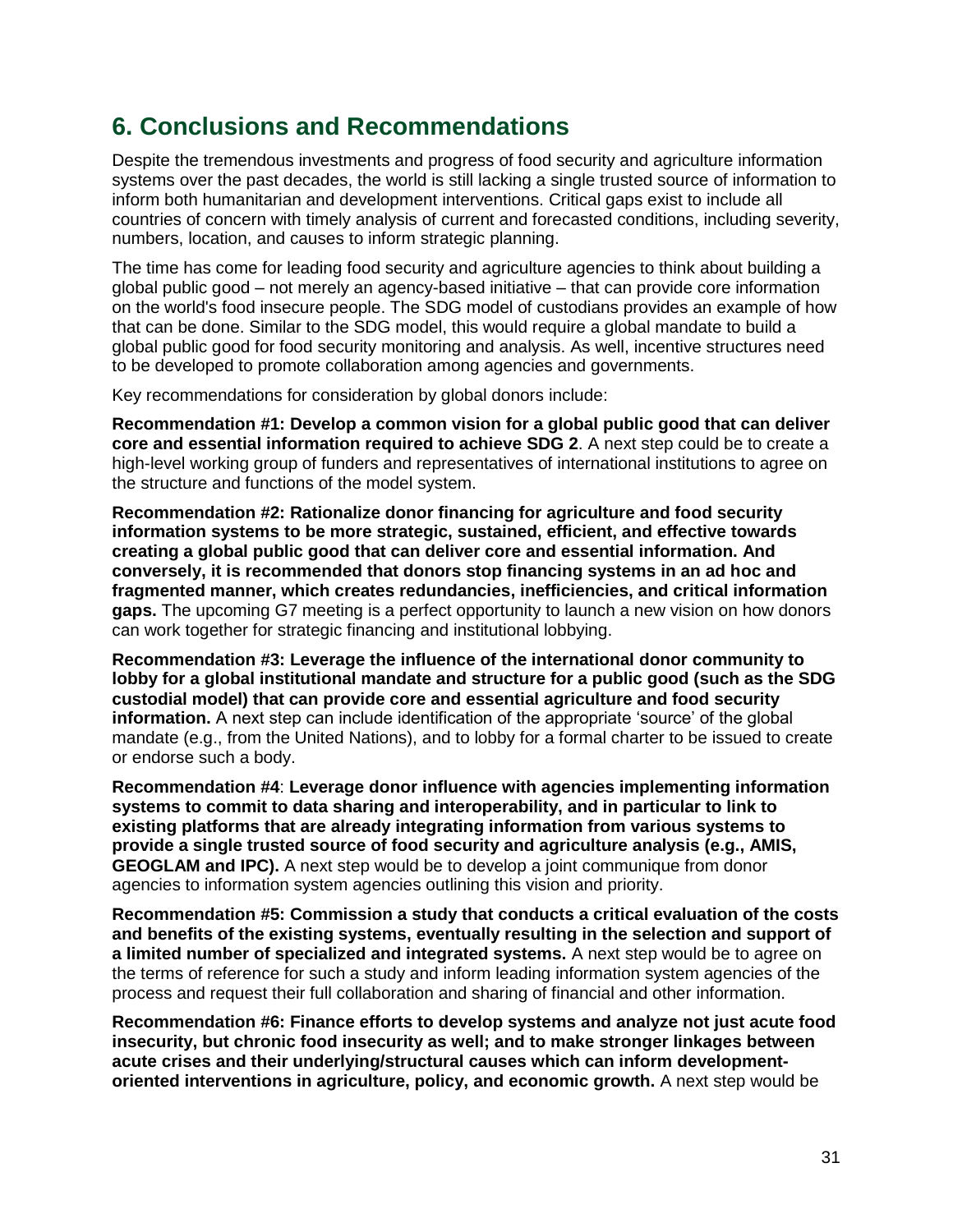identifying a system that can provide chronic food insecurity analysis and provide ample funding to roll out the analysis globally.

**Recommendation #7. Finance efforts to provide critical data gaps, in particular nutrition/mortality data with SMART surveys, and conflict analysis.** A next step would be to identify institutions (e.g. UNICEF) to increase funding for nutrition/mortality SMART surveys, and also to finance systems such as the IPC with resources necessary to ensure conflict analysis is systematically included in food security forecasting for FCASs.